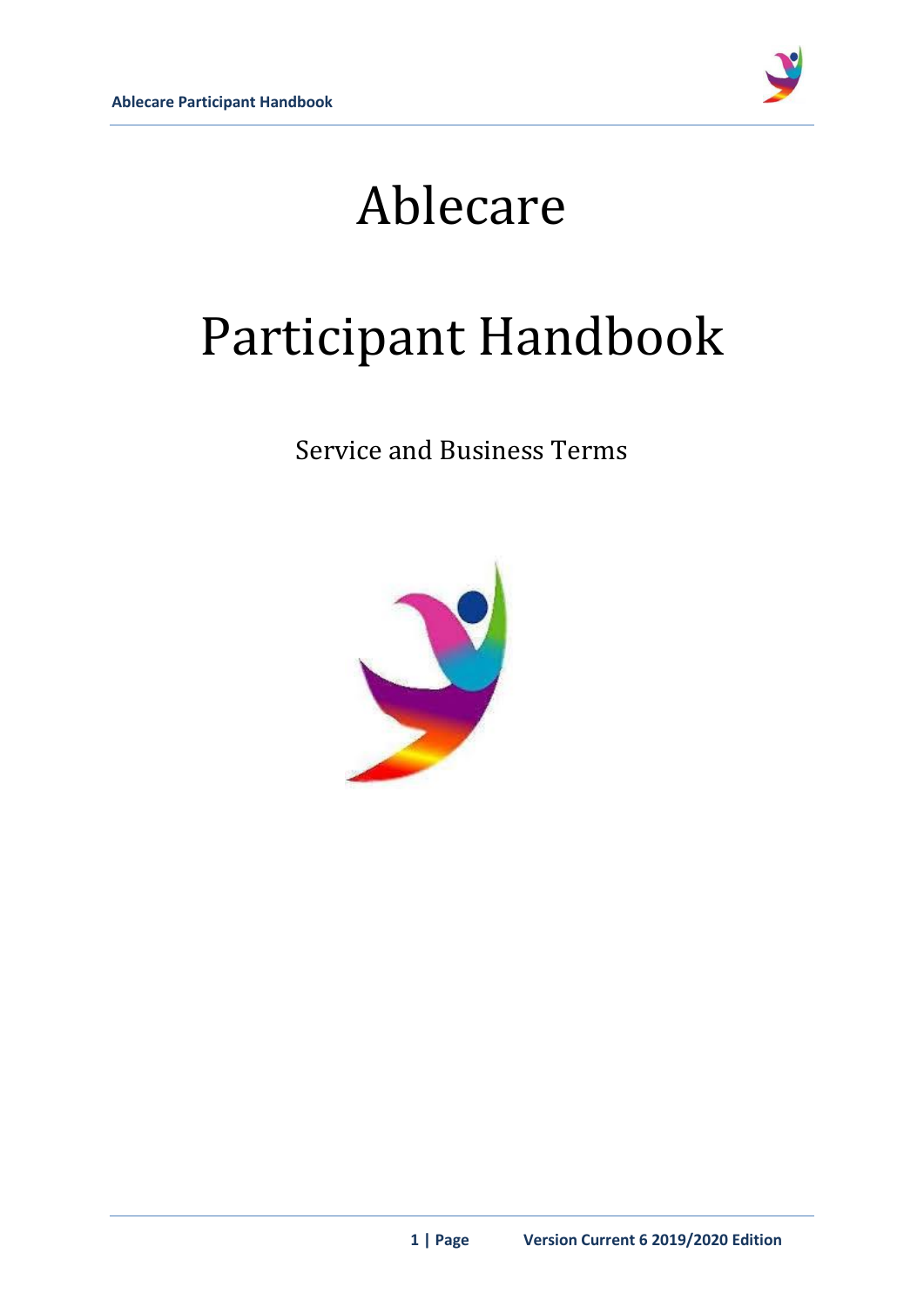

## **Contents**

### **Table of Contents**

| Central Contacts and Services (All NDIS Regions) 4  |  |
|-----------------------------------------------------|--|
|                                                     |  |
|                                                     |  |
|                                                     |  |
|                                                     |  |
|                                                     |  |
|                                                     |  |
|                                                     |  |
| Risk Assessment and Workplace Health and Safety  12 |  |
|                                                     |  |
|                                                     |  |
|                                                     |  |
|                                                     |  |
|                                                     |  |
|                                                     |  |
|                                                     |  |
|                                                     |  |
|                                                     |  |
|                                                     |  |
|                                                     |  |
|                                                     |  |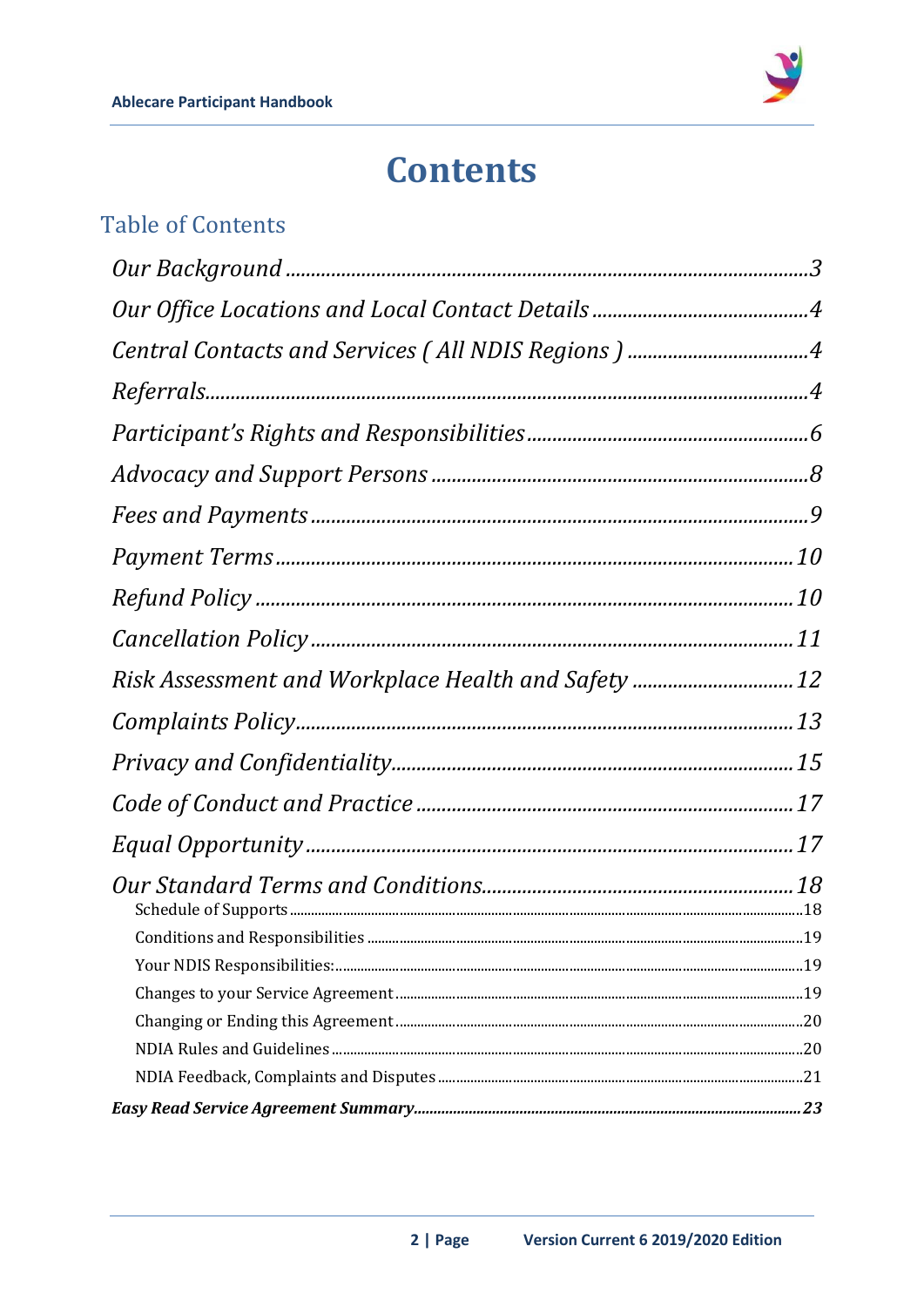

### <span id="page-2-0"></span>*Our Background*

Ablecare Pty Ltd was established in 1996 to provide quality, flexible disability and care support for children and adults with special needs throughout their life. We are a licensed and NDIS Care Provider and strive to exceed the quality standards of our industry.

The Ablecare Foundation is a not for profit registered charity is supported by Ablecare who provides support for people with a disability who are in need. www.ablecare.org

#### **Our Mission**

To provide support to people with a disability who are in need.

To be a leading service in the provision of educational, health, therapeutic and holistic support and care.

To improve the health and social welfare of the community.

#### **Our Vision**

Every child and adult will receive the support they require to allow them to reach their highest level of human potential through learning, care and experiencing and exploring our world and its environments.

#### **Our Values**

What we believe:

- in truth, the nature of reality and the potential of the mind by abandoning negative, unskillful actions and desires this will lead to personal fulfilment andhappiness
- in the value of life
- success is not measured by greatness, but by the improvement given to a person or the world
- If in the value and worth of all members of the Ablecare family
- quality is achieved through continuous improvement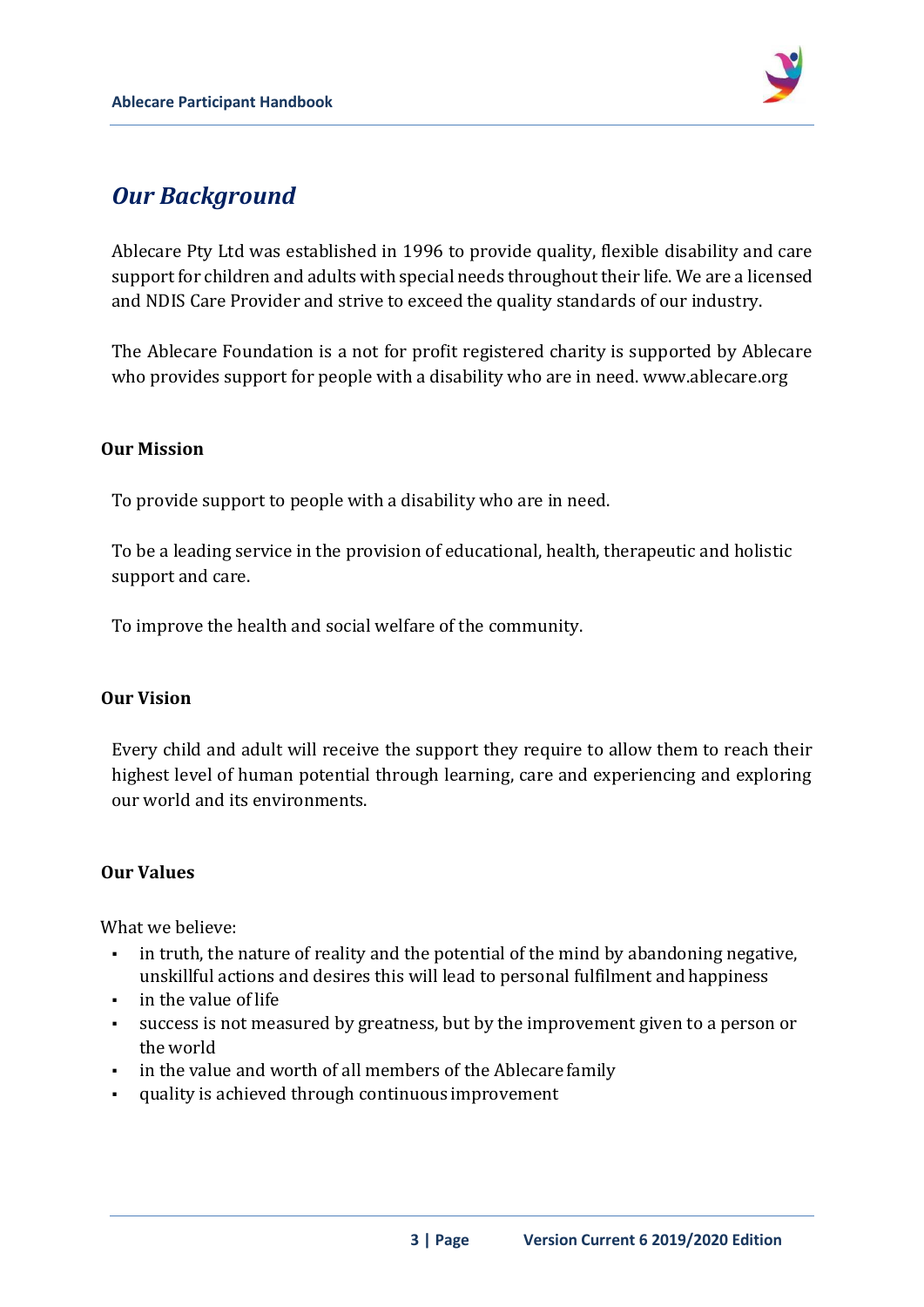

#### Our Goals

- We will maintain accreditation against qualitystandards and licensing requirements
- We will proactively manage complaints and develop customer loyalty through quality service with a continuous improvement framework
- Our workforce shall be adaptable, flexible, resilient andcapable
- We shall be creative in our models of support to meet the goals of our clients
- We will provide the following service types:
	- Provision of services to people with a disability who are in need.
	- Improving the health and social welfare of the community
- We will provide support to children, youth, adults with a disability who are in need in a sustainable manner.

### <span id="page-3-0"></span>*Our Office Locations and Local Contact Details*

### <span id="page-3-1"></span>*Central Contacts and Services ( All NDIS Regions )*

### <span id="page-3-2"></span>*Referrals*

- Phone : 38178700
- Email : reception@ablecare.com.au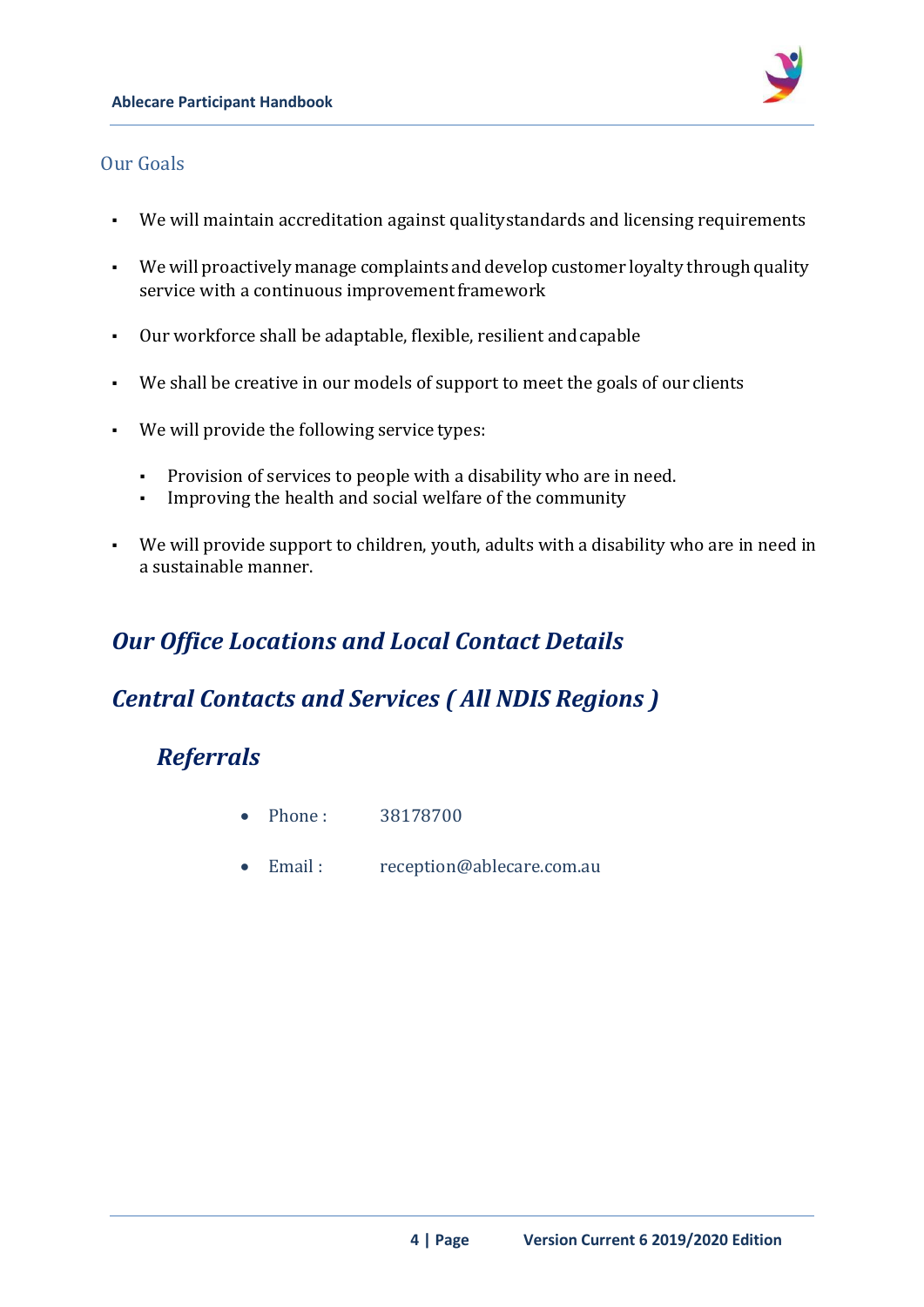

### *Brisbane*

121 Scanlan Road , Mitchelton, Queensland Postal Address – PO Box 81, Arana Hills QLD 4054 Phone – ( 07 ) 3355 0309 General Email – reception@ablecare.com.au www.ideas4ndis.org

### *Strathpine*

401 Gympie Road, Strathpine, Queensland Postal Address – PO Box 81, Arana Hills QLD 4054 Phone – (07) 3817 8700 or 1300 147 583 General Email - [care@ablecare.com.au](mailto:care@ablecare.com.au) www.ideas4ndis.org

### *Maroochydore*

6 Blanck Street, Maroochydore, Queensland Postal Address – PO Box 81, Arana Hills QLD 4054 Phone – (07) 3479 4515 General Email - [care@ablecare.com.au](mailto:care@ablecare.com.au) www.ideas4ndis.org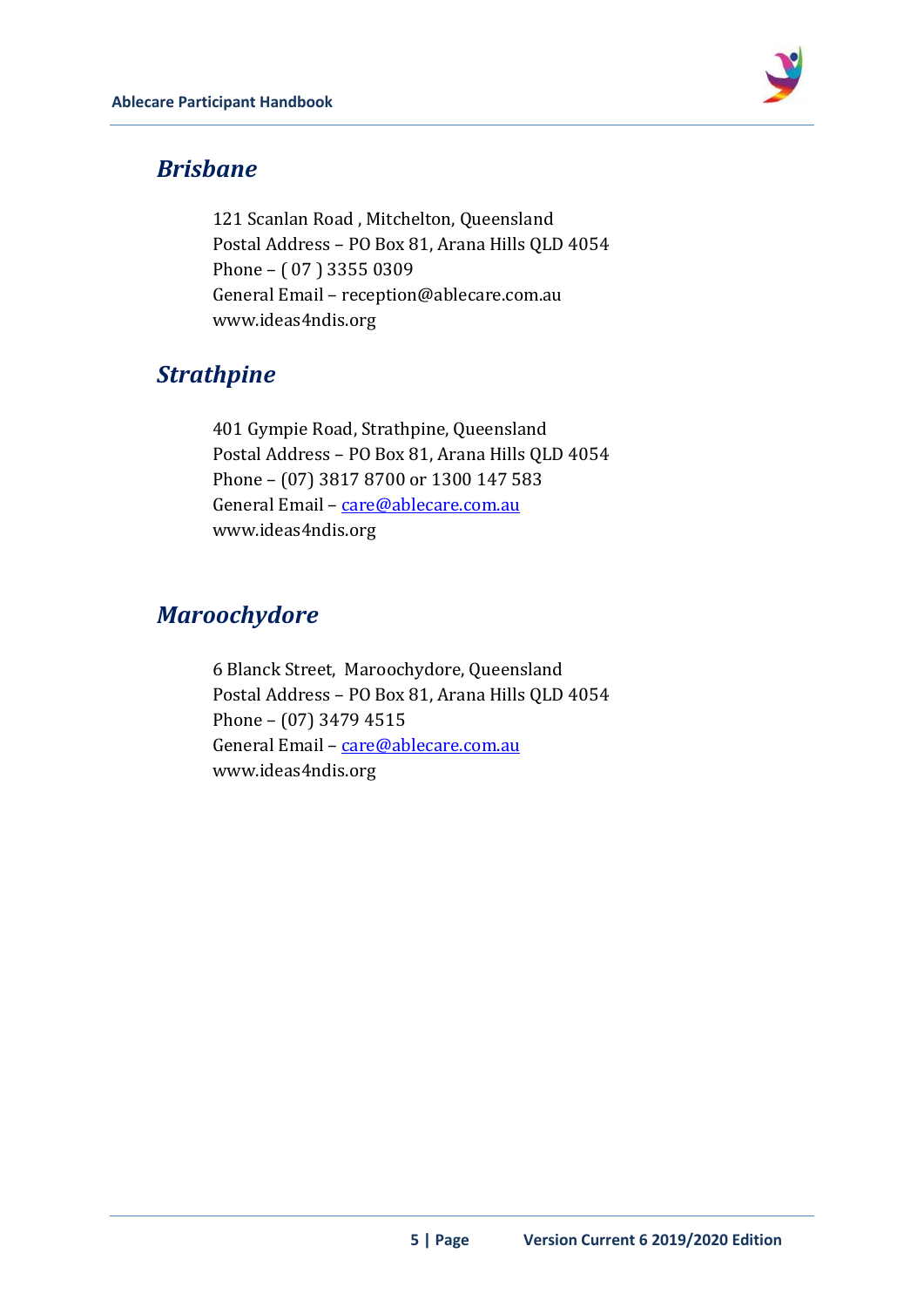

### <span id="page-5-0"></span>*Participant's Rights and Responsibilities*

It is important to Ablecare that a Participant/Participant's Representative understands their obligations and the opportunities available to them.

Ablecare acknowledges the following Participant/Participant's Representative rights:

- 1. The right to ask questions
- 2. The right to have a friend, family member or an advocate for support when dealing with Ablecare
- 3. The right to information on policies and procedures relevant to the Participant's support
- 4. The right to make complaints and provide feedback about the services and support received
- 5. The right to partake in the development of the service, Participants/Participant's Representatives are invited to do this through formal and informalprocesses
- 6. The right to view and access the personal information held by the service to confirm accuracy
- 7. The right to review your plan at any time.

Ablecare also acknowledge that Participants/Participant's Representatives have a number of responsibilities:

- 1. The responsibility to treat employees, managers and other people associated with Ablecare fairly and withrespect
- 2. The responsibility to make your concerns or complaints known to Ablecare so that we can address your issues and concerns in a timely manner
- 3. The responsibility to advise Ablecare if your information or needs change and ensure your service plan and the information we have is current
- 4. The responsibility to facilitate and ensure NDIS payment for approved services that have been delivered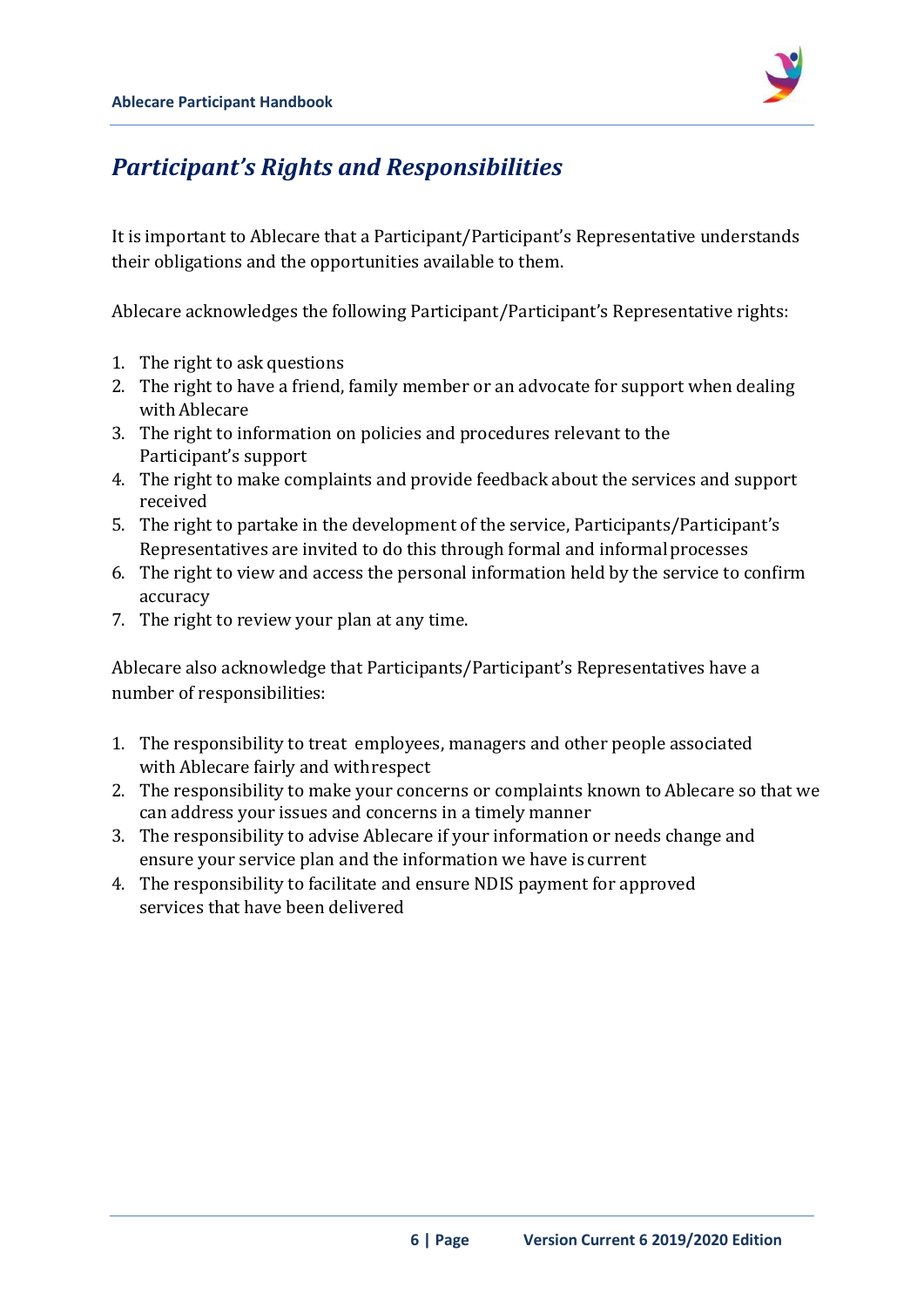

#### **Supporting you to coordinate your plan and services :**

To help you to direct and manage your plan and services there are a number of ways that this can be achieved and we are happy to discuss these with you.

- 1. Support to develop and review care plans and review of care plans every 12months or sooner as required either in person or by phone.
- 2. Development of shift duties related to your support andcare
- 3. Participating in surveys that are sent to you or you can provide feedback and input about staff performance and trainingneeds at a local or service level either by requesting a meeting or by phoning us.
- 4. You can raise issues anonymously either through
	- Website feedback
	- Feedback to PO BOX 81, Arana Hills
	- By telephone to our central office
- 5. From time to time we will hold local forums conducted at our centre or office base to give you an opportunity to suggest new service models or options that would benefit the wider community – varying and flexibledates
- 6. You can participation in staff selection and recruitment processes for staff providing direct care for personal needs by providing a profile of preferred care staff and we also provide specific recruitment services ( please note additional Human Resources fees may be required for this service type ).
- 7. Phone surveys are conducted from time to time on a regular basis to request feedback from Participants/Participant's Representatives. This information is communicated directly to the Management Team.

Your participation and feedback is always valued.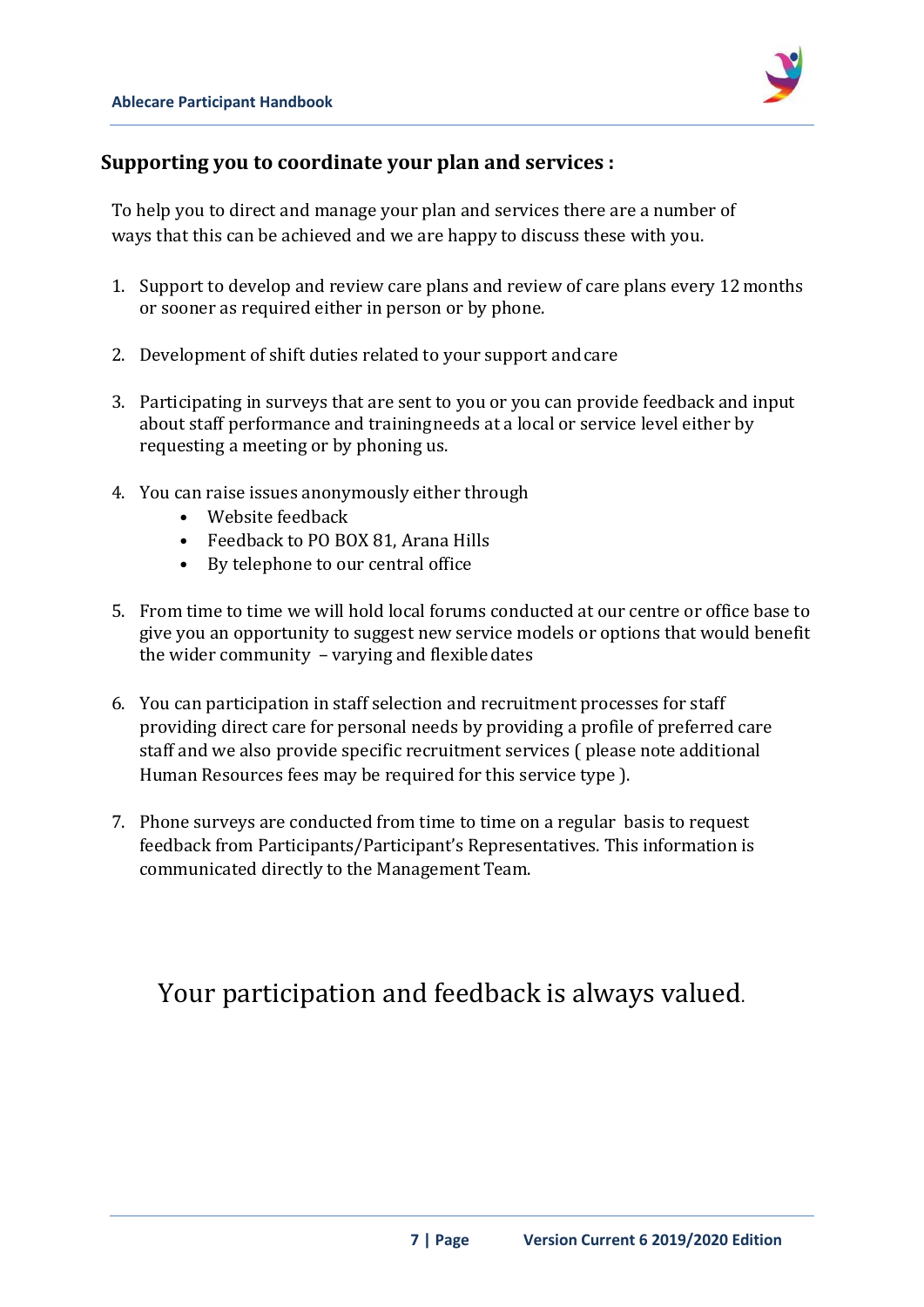

### <span id="page-7-0"></span>*Advocacy and Support Persons*

Participants may choose to use an advocate or support person to assist them with a range of decisions including planning, communication and raising complaints. All advocates are expected to follow the *Code of Conduct for Advocates, Privacy and Confidentiality and participate in the complaints resolution process*.

Ablecare has extensive experience in advocating for people with a disability and their families and advocacy services and supports are available to our clients to assist with issues with other services or funding agencies. Please let us know if you require us to provide advocacy support to you at any stage of your engagement with us.

#### **General Guidelines for Advocacy**

- Ablecare has a firm position that it will not engage with advocates who do not behave in a professional manner and does not tolerate unreasonable complainant conduct by advocates which is disruptive and not conducive to a positive outcome for the person receiving supports.
- Ablecare recognises the right of the Participant to live the lifestyle of his or her choosing, subject to an appropriate Risk Assessment of the Participant.
- Ablecare recognises the importance of an advocate for Participants whose mental or intellectual impairment may prevent them from handling their own affairs and making informed decisions.
- The role of the advocate does not extend to conducting investigations or unannounced visits to shared service locations or client homes.

#### **An Advocate may be:**

- A carer associated with the organisation
- A relative, carer or family member
- Other outside appointees, including
	- local advocacy groups / agency services

#### **The role of the advocate may include:**

- Communicating the Participant's interests where the Participant is too confused, mentally/physically frail or sick to make informed choices or exercise their rights for themselves and this has been approved by the legal or informal guardian.
- Participating as a possible mediator in disputes between the Participant and the organization.
- for Participants from ethnic minority groups, to act as the coordinator between the Participant and care staff to explain any special cultural needs that need to be considered and respected within the Care Plan, possibly even to the extent of providing a translation service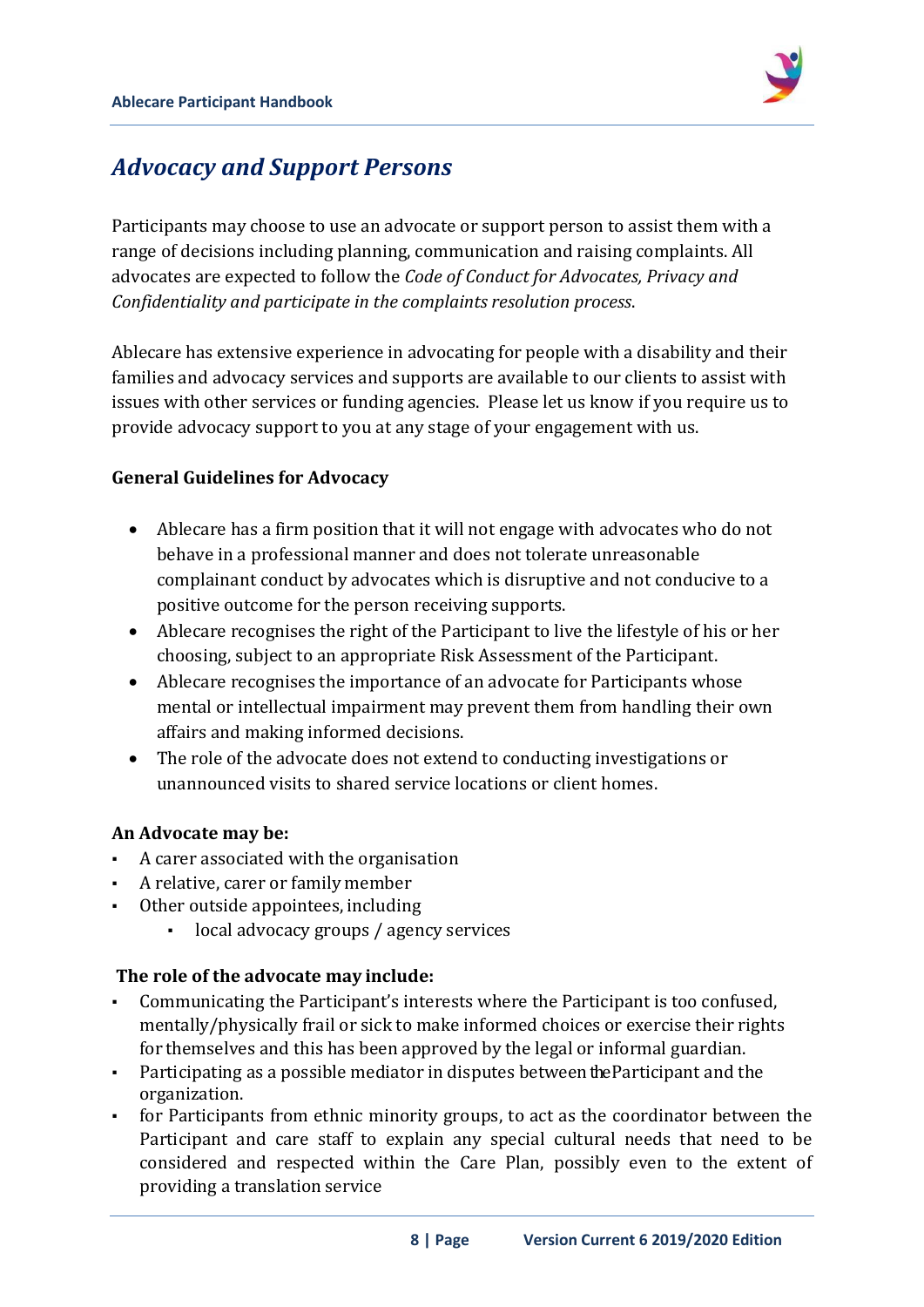

Wherever possible, an advocate will be "matched", through personal choice or informed appointment, to a Participant with due consideration of gender, age, cultural and ethnic backgrounds, religion and personal interests. Where an advocate is appointed, appropriate notes are made in the Participant's Care Plan. The advocate may become involved in the development of the Participant's Care Plan where it is appropriate.

### <span id="page-8-0"></span>*Fees and Payments*

Fees payable are determined by the service or program you are applying to access.

What we charge for NDIS Services will be the Current Published Fee Guidelines and terms of the National Disability Insurance Scheme at TTP rates.

Any changes that occur from time to time will automatically update your service agreement and the fee price for a service type will change on the date the NDIS approves a fee increase or change.

Please note, additional fees may be charged when circumstances arise that were not included or considered during the initial planning and quote stage of the invoicing procedure. A new quote will then be provided if service needs change.

Your plan may refer to fixed schedules (regular supports) and flexible supports.

Where you have not returned an agreement or quote and continue to engage and utilize the services of Ablecare, you agree that Ablecare will proceed on the basis that you have accepted the agreement and quote and are entitled to proceed in this manner.

#### **Ablecare will seek payment for their provision of supports after completion of service.**

- **a) Where you have nominated the NDIA to manage the funding for supports provided under this Service Agreement, After providing those supports, the Provider will claim payment for those supports from the NDIA.**
- **b) Where another organization or you are managing and paying for services payment terms are 7 days from invoice date.**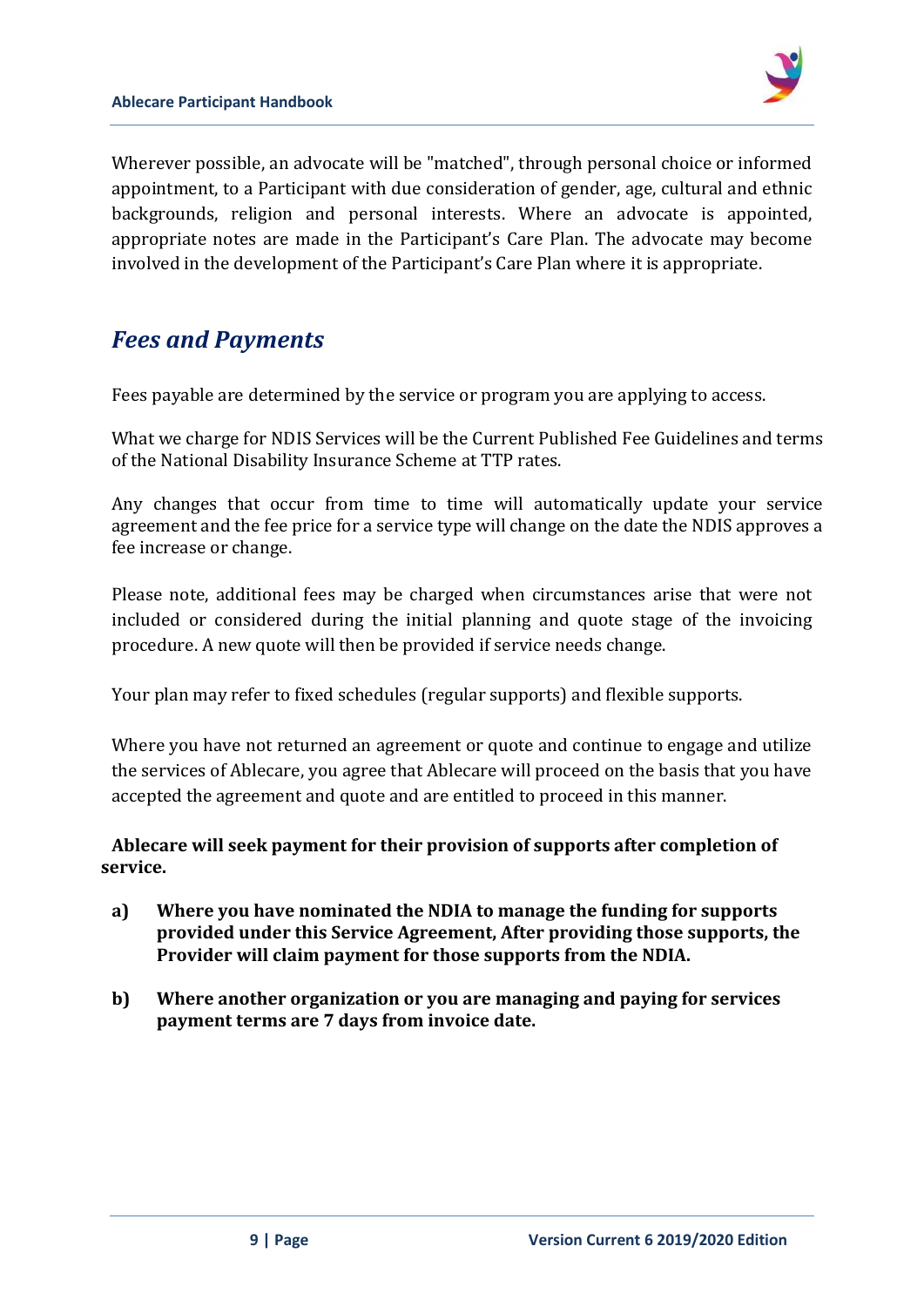

### <span id="page-9-0"></span>*Payment Terms*

The Participant/Participant's Representative agrees to pay Ablecare's invoice for NDIS services within seven (7) days from the date of the invoice, unless otherwise negotiated in advance and confirmed in writing between Ablecare and the Participant.

Please refer to Ablecare's Invoice for payment methods and details. The bank account details are on the invoice.

If payment is not made within the Payment Terms, Ablecare will use reasonable endeavours to contact the Participant/Participant's Representative for payment.

**In the event that Ablecare cannot contact the Participant/Participant's Representative or payment is not made within the Payment Terms Ablecare reserves the right to withhold the service or program and the use of its facilities until all outstanding payments are made.**

### <span id="page-9-1"></span>*Refund Policy*

We acknowledge exceptional circumstances can take place and Ablecare may honour requests for refunds however consideration will be examined on a case by case basis with Ablecare reserving full discretion to make the determination whether a refund is appropriate.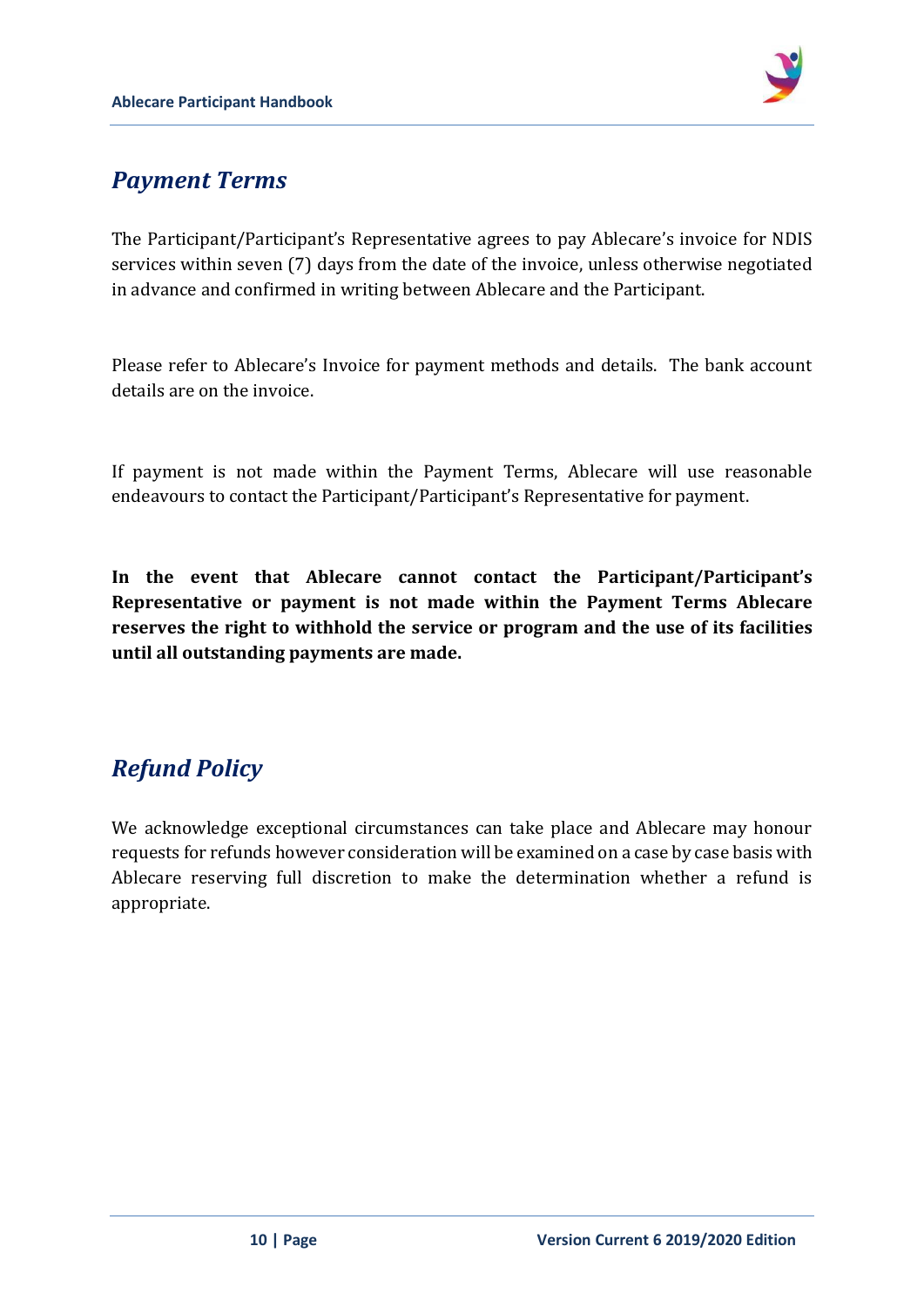

### <span id="page-10-0"></span>*Cancellation Policy*

#### *CANCELLATION OF SERVICE BY THE PARTICIPANT*

All services may be terminated by the Participant/Participant's Representative at any time by giving the required service notice as described in the current service agreement terms and where applicable NDIS terms in writing to Ablecare.

Supported Independent Living and Specialist Disability Accommodation services require different notice periods. For individual support in a Department of Housing location a minimum of twelve weeks notice jointly agreed by all tenants. In an SDA Accommodation service you are required to utilize Ablecares Supported Accommodation for a minimum of two years following commencement of the NDIS agreement for SIL and SDA. different notice period may be allowed where mutually agreed or required by NDIS Guidelines.

#### *CANCELLATION OF SERVICE BY ABLECARE*

Ablecare may cancel service to the Participant if:

- The Participant's condition changes to the extent that they no longer require services or their needs can be met more appropriately by another service provider.
- The Participant has incurred an outstanding debt with Ablecare that exceeds sixty (30) days
- The Participant can no longer be cared for with the resources available toAblecare
- The Participant gives the required notice in writing to Ablecare terminating their service. Ablecare in its discretion may waive the required notice period.
- Providing service or notice of cessation to the Participant presents an unreasonable risk to Ablecare Representatives
- The NDIS provides guidelines for the minimum notice periods that are required for Ablecare to cease service.

For any queries regarding payments, refunds or cancellations

Ablecare Plan and Contract Management : [accounts@ablecare.com.au](mailto:accounts@ablecare.com.au) Phone : Strathpine : (07) 3817 8700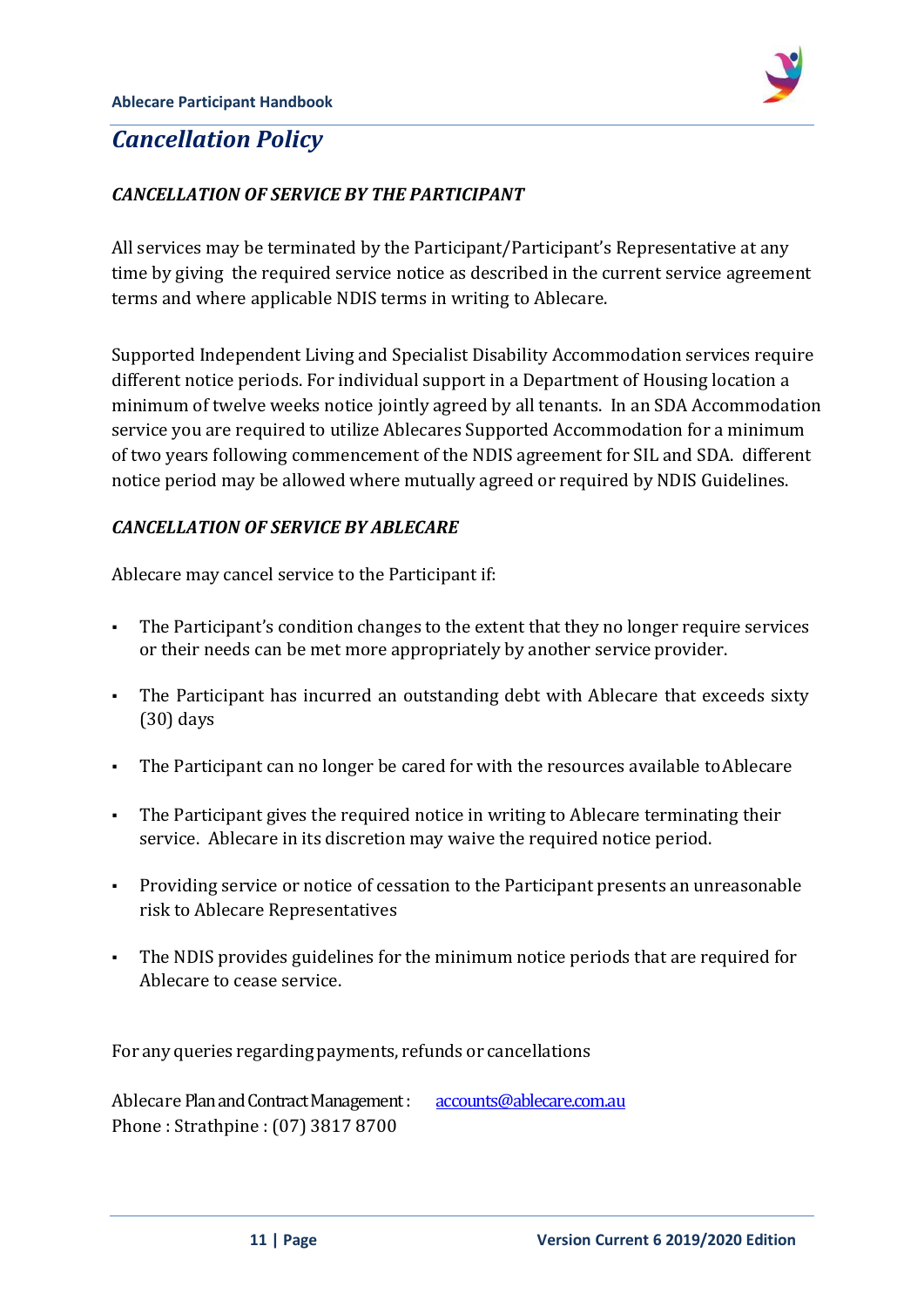

### <span id="page-11-0"></span>*Risk Assessment and Workplace Health and Safety*

Ablecare maintains a structured approach to the management of health and safety so that we can achieve a consistently high standard of safety performance. In addition, Ablecare will strive to meet its obligations to ensure a safe environment for all workers and Participants/Participant's Representatives by compliance to all relevant Queensland work health and safety legislation and industry best practice.

Where support is to be provided in your home or a community location of your choice you will need to allow access to our workplace health and safety officer to conduct a site safety assessment and ensure that you have the following minimum items and compliance to ensure your safety and safety of staff:

In Your Home:

- Compliant Smoke Alarms
- Electrical Safety Switch ( RCD
- Pool Fencing (where appropriate)
- Evacuation plan and exit access
- First Aid Kit
- Home Fire Extinguisher/ Fire Blanket
- Animal Pet Safety ie dogs, snakes
- Manual Handling and Lifting Equipment as relevant to tasks ie Laundry trolley, Hoist for lifting, Shower chair etc

Your care staff will assist you with information to ensure a safe environment in your home where needed. All care shall be taken to minimise risk or harm, injury or illness to Participants. Participants/Participant's Representative share the responsibility with Ablecare Representatives to ensure Ablecare is made aware of any risks associated with the service provided and to take steps to ensure that any risks are rectified andaddressed.

This means that you have a responsibility to disclose to the organization hazards and risks that may relate to the provision of services in order that these can be assessed and a mitigation plan developed where appropriate.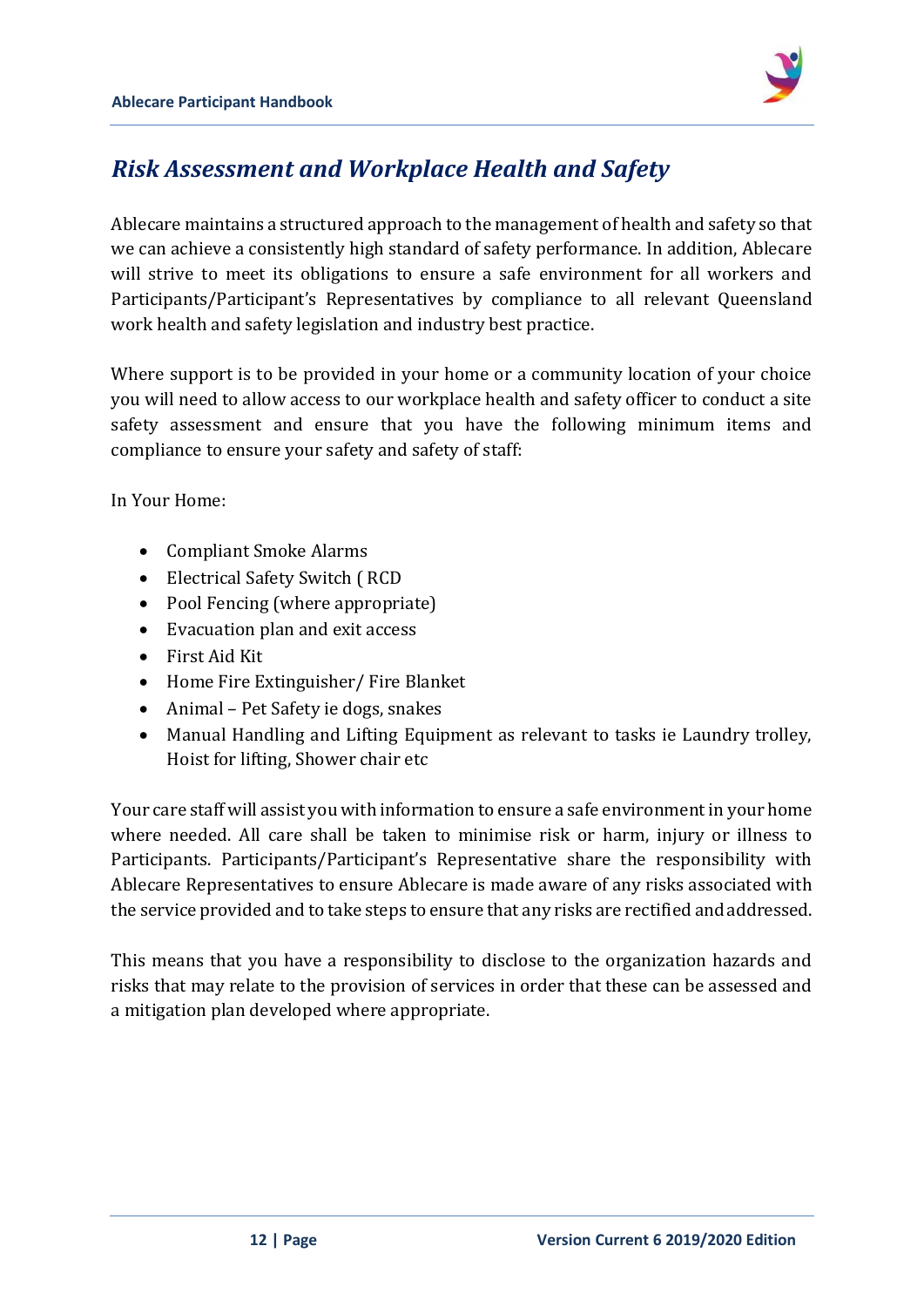

### <span id="page-12-0"></span>*Complaints Policy*

Ablecare takes all complaints seriously and manages complaints in an accountable, transparent and meaningful way. When we visit or contact a Participant/Participant's Representative we will treat you with respect and dignity and make every effort to help you in an efficient and supportive way. If you do not feel that our staff are treating you with respect, or if you have any questions about their actions, you can make a complaint.

All complaints will be acknowledged and responded to within thirty (30) business days after receipt of the complaint either verbally or in writing.

#### *HOW TO PROVIDE FEEDBACK OR MAKE A COMPLAINT*

#### Stage 1 – Your local service outlet

Speak to the Local Support Staff and Manager about your complaint. If they are not able to resolve the issue or you are unhappy with the result or outcome you can ask for a review.

#### Stage 2 – Ask for a review

Ask to speak to the Complaints Manager by contacting our central office on 38178700 or emailing [care@ablecare.com.au.](mailto:care@ablecare.com.au)

Your feedback is respected and will be handled confidentially. The complaints manager will discuss with you the complaint and review the outcome to aim to provide a solution and resolution in a timely manner. If this is not able to be achieved you can escalate your concern to the Central Complaints and Quality Review committee.

#### Stage 3 – Central Complaints and Quality Review

If your complaint is not resolved at Stage 2, you can request a further review. An allocated complaints assistant will assist. They will work with the Participant/Participant's Representative to review and provide closure to the matter.

The Ablecare Feedback brochure also provides information as to how you can provide feedback and complaints and the current contact details for external agencies such as the NDIA that may be able to assist you in resolving any matter. This brochure is provided to you with the engagement documentation and is available on the website.

You can also advise us in writing:

- a) Post Office Box 81, Arana Hills, 4054
- b) Email: care@ablecare.com.au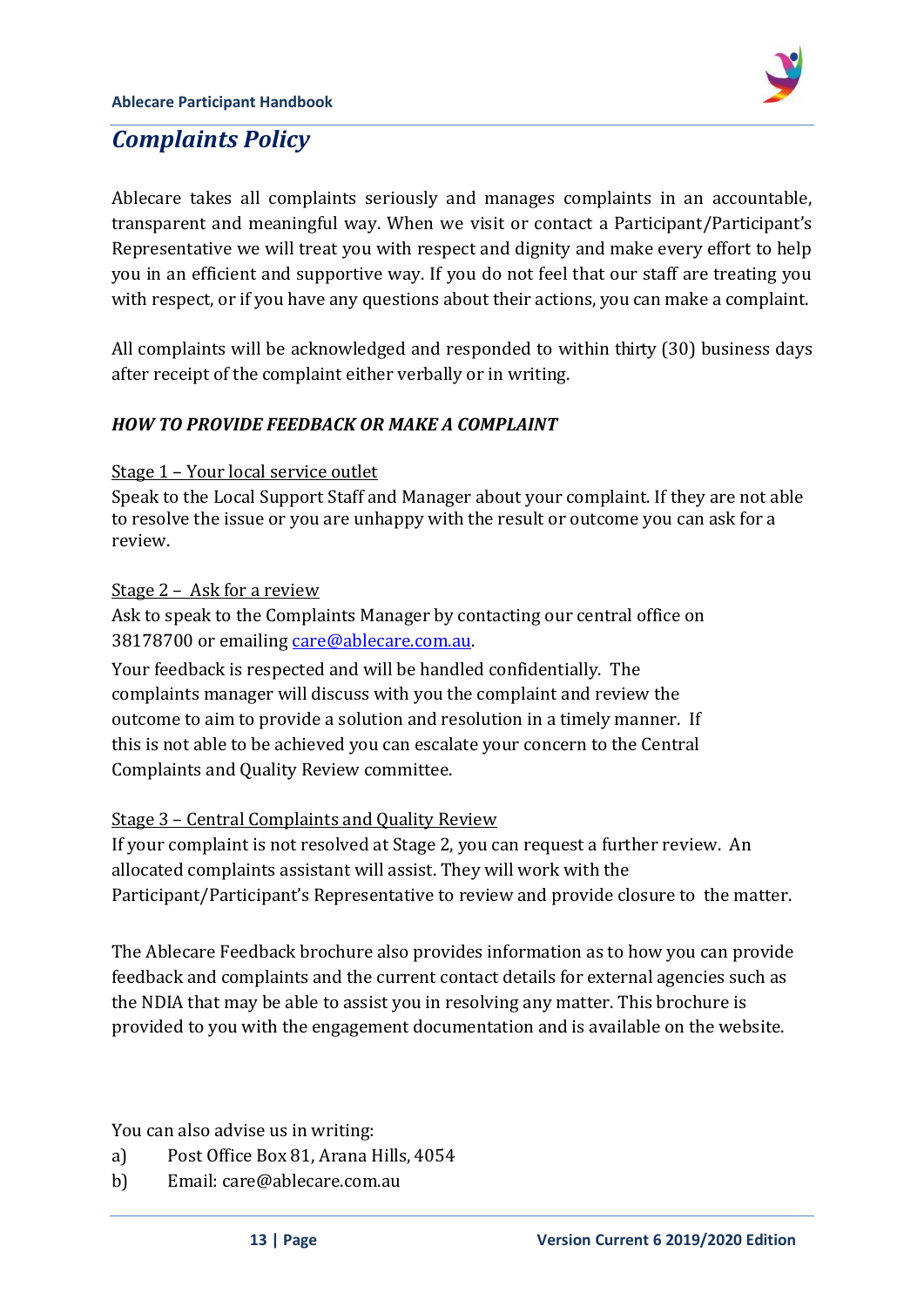#### **Ablecare Participant Handbook**



c) Phone: (07)3817 8700

What the Participant can expect from Ablecare during the feedback and complaints process :

Our staff are trained to:

- Discuss and record your complaint
- Report your complaint to the appropriate department where applicable including Child Safety, Adult Guardian, Disability Services or QueenslandPolice.
- Provide advice regarding policy and practices
- Assess and investigate your complaint
- Establish timeframes for addressing yourcomplaint
- Recommend other resolution options if necessary

We expect that Ablecare be given the first opportunity to address any concerns and issues before the Participant/Participant's Representative contact any external agency.

While every attempt will be made to resolve any complaints that arise, sometimes a resolution cannot be reached. In this instance, if you are still not satisfied, contact the National Disability Insurance Agency or the Department Of Communities.

We ask that you are courteous and advise us that you are seeking additional help to resolve your complaint.

During the complaint resolution process you have the right to be supported by a friend, advocate, interpreter, community elder or other person as appropriate as outlined in the advocacy information.

You have the right to request an internal review if they are dissatisfied with determinations made by Ablecare and or the process by which the service has managed the complaint.

Allegations concerning the conduct of Ablecare staff will be managed in accordance with relevant NDIA guidelines and departmental human resource management policies. If criminal conduct or official misconduct is suspected, the matter will be referred to the NDIA or the Queensland Police Service, as appropriate by Ablecare.

Resolution of complaints will be attempted at the local level. However, if the complaint is not able to be resolved locally, it may be escalated to an external agency including but not limited to Queensland Police Service

- Crime and Misconduct Commission
- Queensland Ombudsman
- Office of the Adult Guardian
- Commission for Children and Young People and ChildGuardian
- Health Quality and Complaints Commission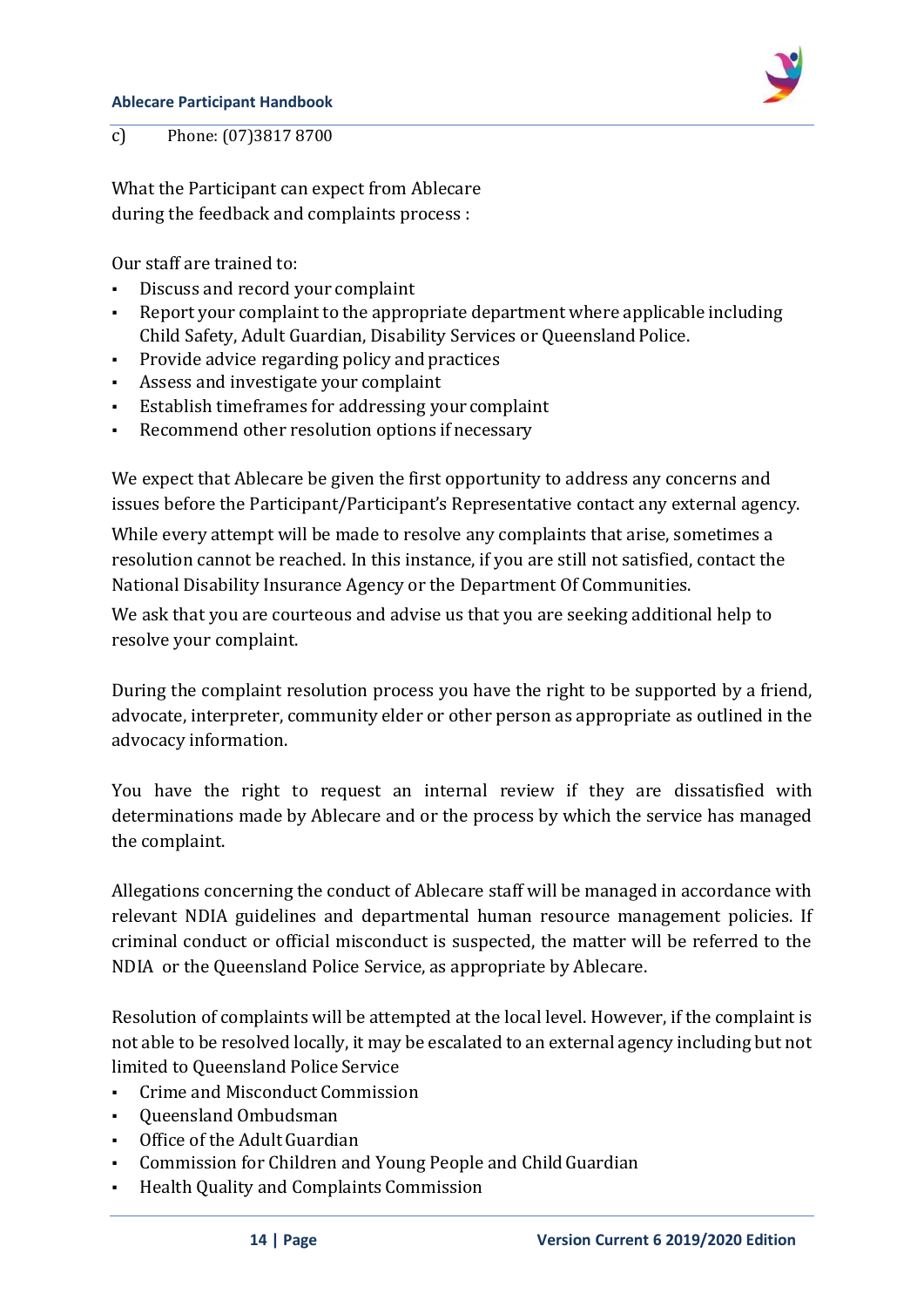#### **Ablecare Participant Handbook**



- Queensland Civil and Administration Tribunal
- National Disability Insurance Agency

### <span id="page-14-0"></span>*Privacy and Confidentiality*

It is important that Participants/Participant's Representatives understand how we maintain privacy and confidentiality of records and information. All information regarding the Participant/Participant's Representative is regarded as confidential. All information gathered during the provision of service will be private and confidential except when –

- It is subpoenaed or required by law or by a court
- Failure to disclose the information would place the Participant at risk
- The Participant/Participant's Representative has provided prior written consent to discuss private and confidential matters with an outside body

When a Participant commences service with Ablecare, they are requested to provide and or complete a series of client registration forms.

These forms and assessments contain a range of information that are used to provide support and service to you so that we can better understand your needs, choices and preferences.

When these forms are completed, the information is transferred to our Client Management System and a copy of these forms is scanned.

This is an individual file with restricted access. The system is a secure system with a number of security certificates required for any person to be able to access this information.

The staff of Ablecare involved in your support have access to this information.

Summary information that includes copies of important care plans are printed and kept in a hard copy folder at the place where you receive support.

#### **If this is your own home you will need to ensure that a copy of this is available for care staff in an accessible location.**

This allows staff access to the information if any electronic record is not accessible for any reason ie computer is broken or lack of internet.

In shared services ( centre, respite or accommodation) a manual copy of your care plans is maintained. These folders are kept in a safe area to ensure that no unauthorised access can occur. This is usually in the office area controlled by pinlock or locked cabinets.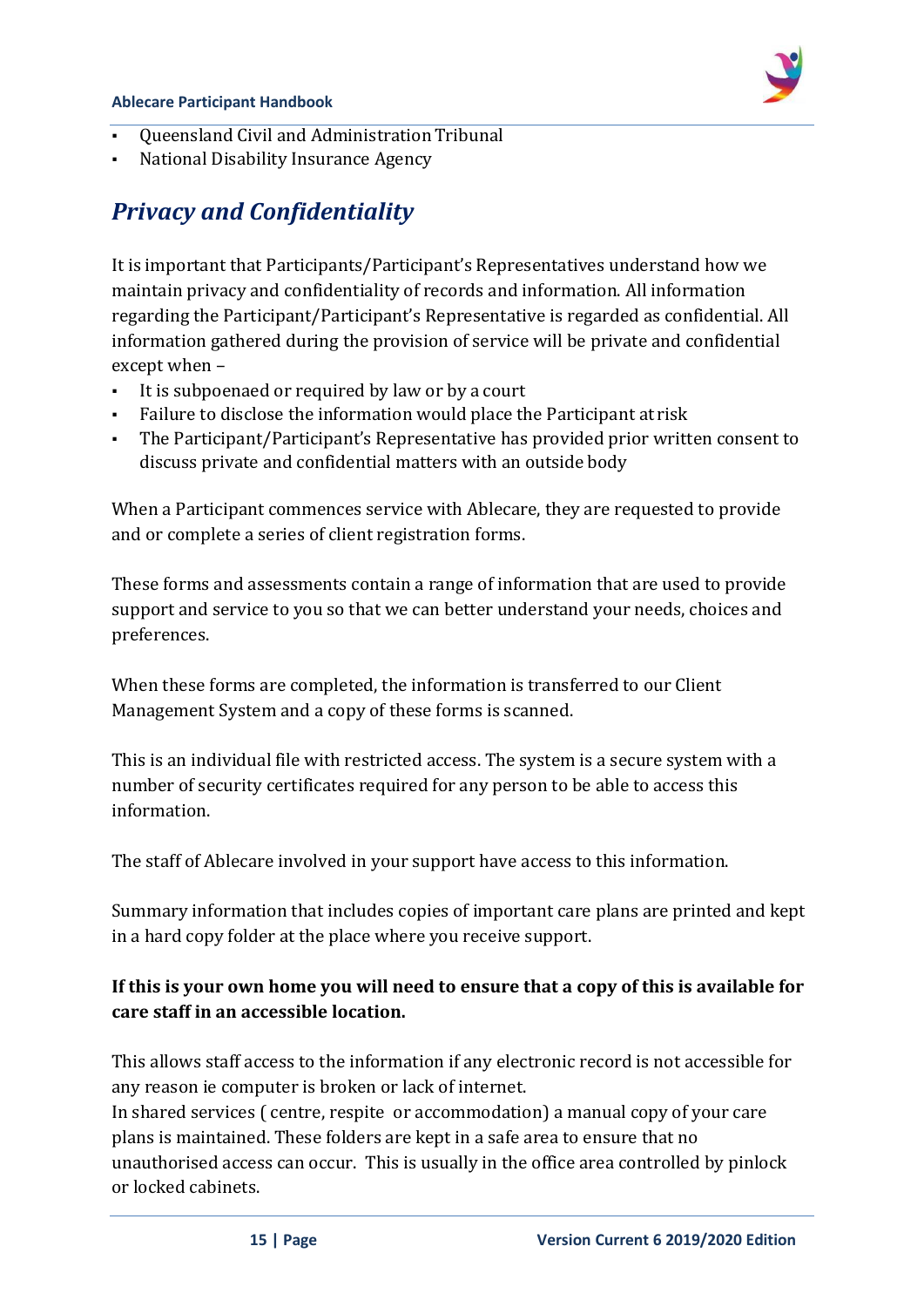

Throughout the year we conduct a range of formal and informal reviews of care and activity plans.

Information and copies of plans will be provided for your feedback and update. The Participant/Participant's Representative can request a meeting to review the plan and assessment information on file to ensure information is current and up to date. Ablecare does not provide printed copies of records. We encourage you to provide feedback and update your information on a regular basis.

#### **Each year we will forward a range of update service engagement agreement forms (quotes/contract ) and consent forms as required.**

**These need to be completed and returned. If the forms are not returned Ablecare will consider the last permission and authority form to be current and correct – unless the Participant/Participant's Representative has withdrawn permissions and authorities in writing.**

**The Participant/Participant's Representative has to give permission for quality auditors not to review file information. Government Staff may have legal rights to review file information without consent from the Participant/Participant's Representative as it is a legal obligation of Ablecare to provide information to approved authorities if requested.**

Archived information is stored in a secure location with pinlock entry. This is kept for 8-15 years depending on the nature of the information. Information that is destroyed is done so by secure shredding/destruction with an authorised document destruction company.

During activities at service outlets, client photographs, artwork, samples of work, birthdays on calendars and names may be displayed as part of activity programmes. If the Participant/Participant's Representative does not want these items displayed Ablecare must be advised in writing.

We participate in a quality assurance programme and information relating to feedback, general activities and continuous improvement is provided on the website as a regular update or through newsletters.

From time to time we will hold community and client forums . These meetings are attended by stakeholders of the organisation and may include staff, consumers, family representatives and departmental staff. This quality improvement process allows us to have a culture of continuous improvement and enhance the service we provide to all service users.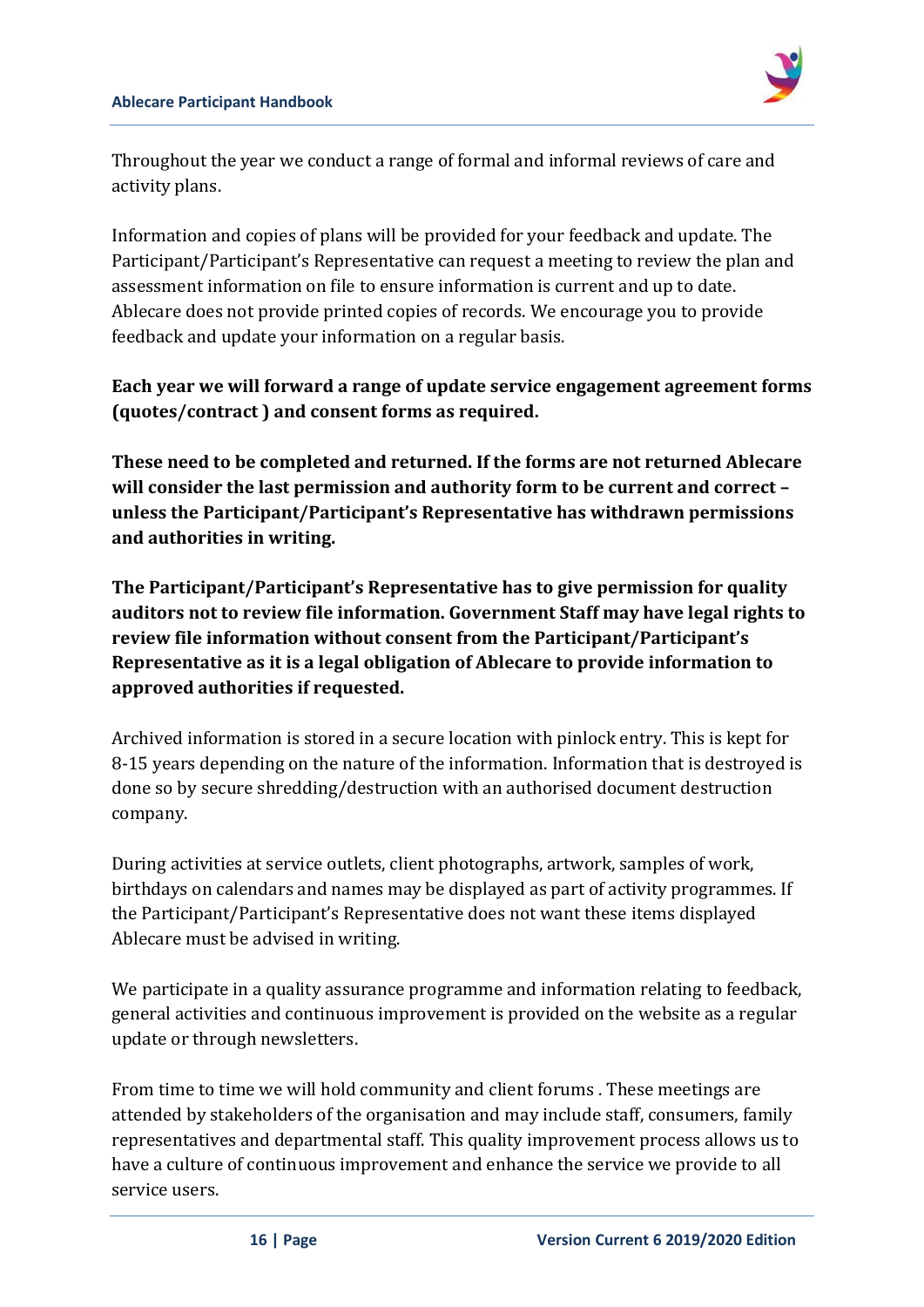

If you ever need to raise a complaint about privacy or confidentiality issues you can do so through our feedback and complaints process

### <span id="page-16-0"></span>*Code of Conduct and Practice*

Ablecare has policies and management practices which maintain high professional standards in the marketing and delivery of services which safeguard the interests and welfare of the Participant/Participant's Representative.

The NDIA has a code of conduct for care staff and our employees are required to comply with this code of conduct.

If you become aware of an employee who is not acting in an acceptable manner we ask that you immediately bring this to our attention as we expect exemplary conduct and behavior from all employees.

### <span id="page-16-1"></span>*Equal Opportunity*

As an Equal Opportunity organisation, Ablecare and Ablecare Representatives will treat every Participant/Participant's Representative fairly and without discrimination.

Services will be offered to people regardless of cultural differences, including Aboriginal or Torres Strait Islanders and people from culturally and linguistically diverse backgrounds.

Ablecare will be professional and supportive at all times in their approaches to people from all community and cultural backgrounds.

It is also important that you recognize in Australia there are laws that prevent an organization discriminating against care staff and employees based on sex, ethnicity, where they live or other personal attributes such as weight, personal beauty, hair or eye colour.

This means that you need to work with us to recruit care staff that are well matched to your support needs within a non-discriminatory framework where this applies to your personal workers.

#### **SPECIAL NOTE FOR PERSONAL STAFF TEAM PROVISION**

We recognize that every person with a disability has the choice of who provides service to them, from time to time you may wish to ask or direct that a particular staff person not provide support or be removed from your care team.

While we make every endeavor to meet your preferences it is important that you recognize that there is a cost to recruitment and induction for your care staff and that the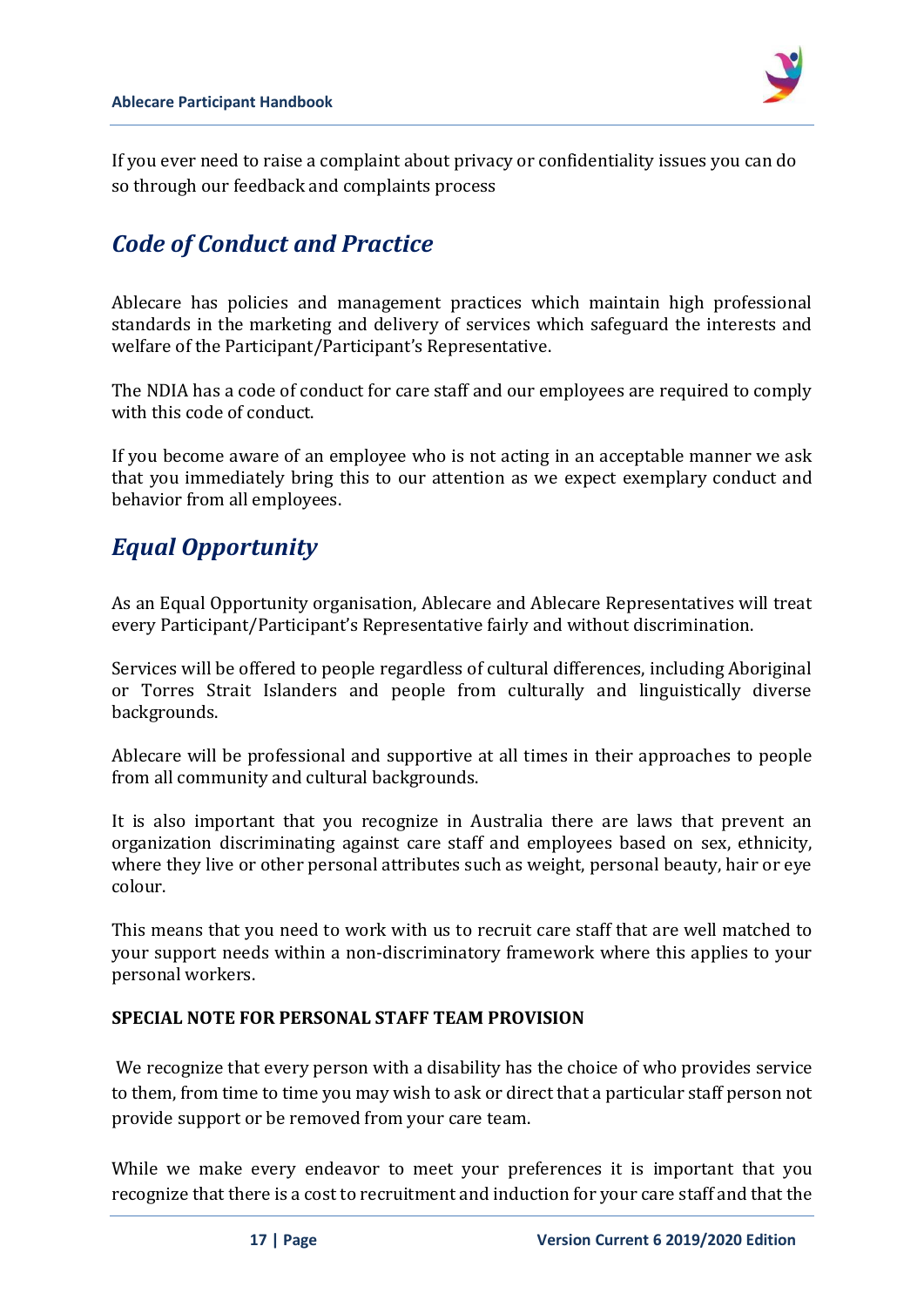**NDIS allows for additional hours to be charged for new carer training and replacement.** 

**This carer recruitment and training charge will be an automatic additional fee to any fixed fee engagement agreement and will be an additional charge at the standard fee rate in your service agreement where this has been a requirement.**

### <span id="page-17-0"></span>*Our Standard Terms and Conditions*

The Terms and Conditions of this handbook and those on the quote form part of the service agreement for Participants in the National Disability Insurance Scheme (Participant), and is made between the person named on the service quote accepted by the participant and or an authorised representative.

**A Service Agreement commences on the commencement date for an initial service for a period of 12 months unless otherwise stated in the engagement agreement and will then continue until ended under the terms of your agreement.**

The NDIS and this Service Agreement

This Service Agreement is made for the purpose of providing supports under the Participant's National Disability Insurance Scheme (NDIS) Plan.

The parties agree that this Service Agreement is made in the context of the NDIS, which is a scheme which aims to:

• support the independence and social and economic participation of people with disability, and;

• enable people with a disability to exercise choice and control in the pursuit of their goals, whilst being involved in the planning and delivery of their supports.

#### <span id="page-17-1"></span>Schedule of Supports

Ablecare agrees to provide the participant the supports as confirmed in

#### **a) The Service schedule / Quotation (s) provided to you and any amendments made in writing during the service agreement period.**

The supports and prices are set out in the Quotation provided to you and will be adjusted from time to time without notice when an NDIA price guideline is altered. All prices are GST inclusive (if applicable) and include the cost of providing those supports.

c) Additional expenses not covered by the NDIS scheme may be provided by agreement and billed separately to you (i.e. things that are not included as part of a Participant's NDIS supports) and are the responsibility of the Participant / Participant's Representative and are not included in the cost of the supports. Examples include entrance fees, event tickets, meals, etc.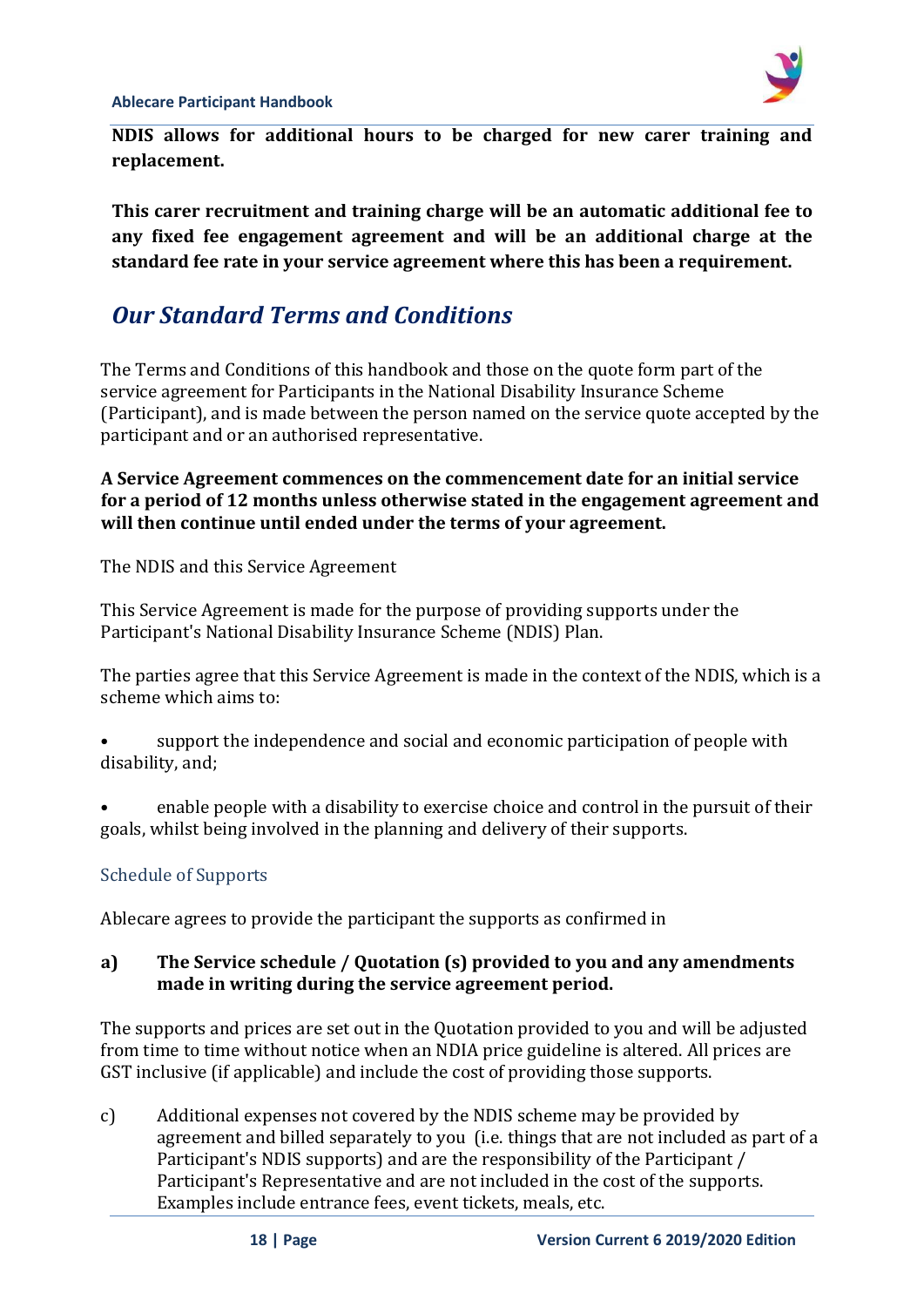#### **Ablecare Participant Handbook**



<span id="page-18-0"></span>Conditions and Responsibilities

Ablecare will make best endeavours to :

- Review the provision of supports at least every 6 months with the Participant; A review may be via electronic communication, phone or meeting.
- Maintain a Quality Audited System;
- Give a minimum of 24 hours' notice if Ablecare has to change a scheduled appointment to provide individual supports;
- Keep a record of supports provided;
- Issue regular invoices and statements of the supports delivered to you. Monthly statements are available through your Personal Ablecare Client Portal.
- Ensure confidentiality of this agreement

#### <span id="page-18-1"></span>Your NDIS Responsibilities:

You (The Participant/ Participant's Representative) agrees to:

- inform Ablecare about how they wish the supports to be delivered to meet your needs;
- provide accurate information in relation to your needs and risks.
- talk to Ablecare if you have any concerns about the supports being provided;
- give Ablecare the required notice if you need to change a service booking or end the Service Agreement, and;
- let Ablecare know immediately if the Participant's NDIS Plan is suspended or replaced by a new NDIS Plan, or the Participant stops being a Participant in the NDIS.
- Allow access to Ablecare to make and confirm bookings in the NDIA bookings platform ( PRODA ) prior to scheduling service and or you will provide evidence of NDIA booking confirmation.
- Work with Ablecare to ensure the safety of staff employed to provide services by ensuring that your home environment, conduct and actions do not create a workplace health and safety concern.
- Ensure confidentiality of this agreement.

#### <span id="page-18-2"></span>Changes to your Service Agreement

If changes to the supports or their delivery are required, the parties (You and Ablecare) agree to discuss and review the service Agreement.

**The parties ( You and Ablecare ) agree that any changes to a Service Agreement, Quotation or Service Booking ie this Agreement will be confirmed in writing. Electronic Email communication records and Electronic signature will be accepted as confirmation**.

**In the event that you do not confirm a change in writing, the terms in the engagement agreement still apply in that, if an electronic confirmation or signed confirmation of change is not received and you continue to request service and we**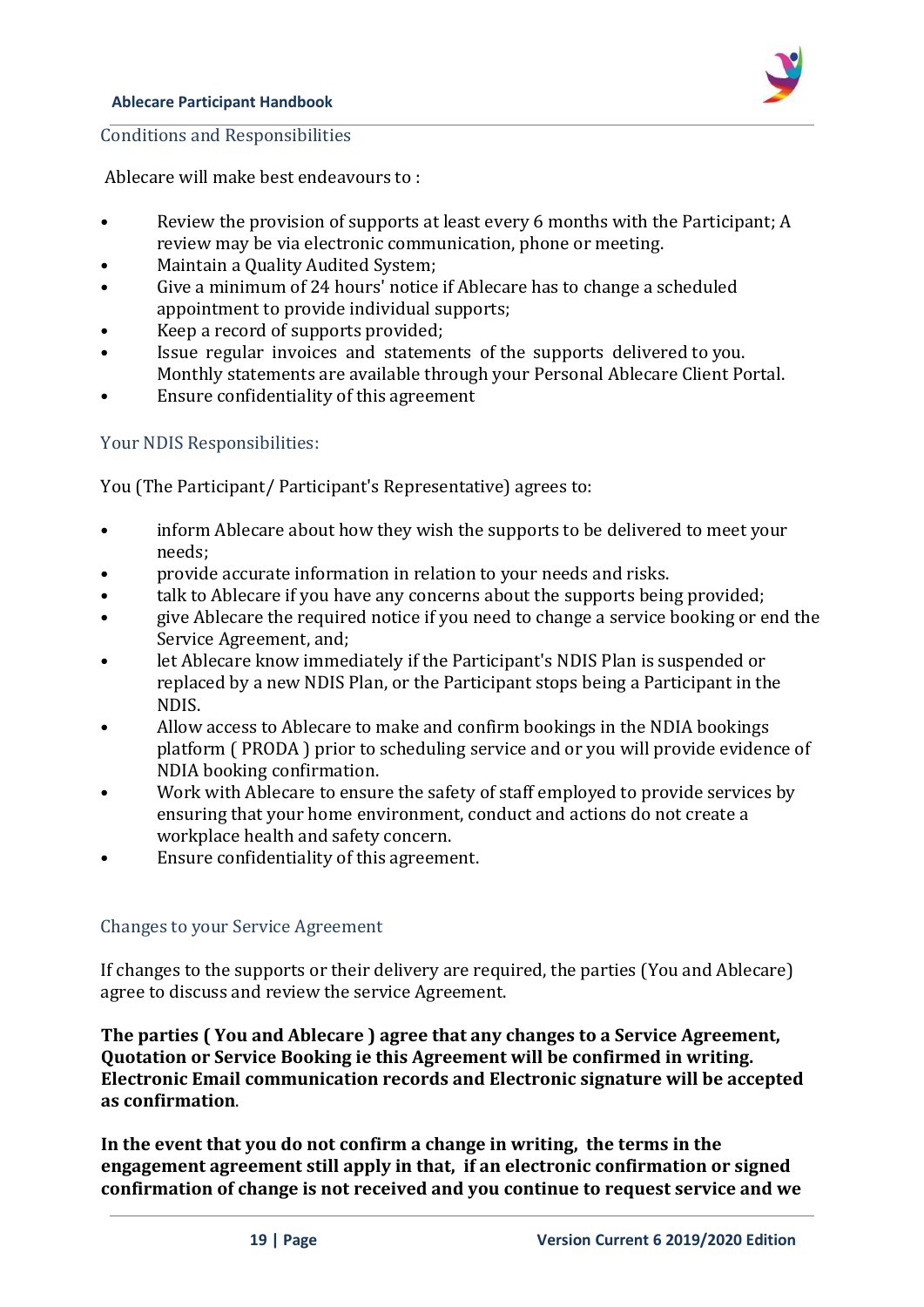

#### **provide such service that Ablecare will proceed and charge fees on the basis of the changed service agreement, quotation or service booking.**

#### <span id="page-19-0"></span>Changing or Ending this Agreement

Should either party ( You or Ablecare ) wish to change a Service Booking or this Service Agreement, they must give the required notice.

Where a compulsory NDIA service cancellation period is stated as part of the scheme then this shall apply to the applicable service otherwise twelve weeks notice is required as outlined in this handbook in an earlier section.

If you do not provide the required notice Ablecare will claim for the services that were scheduled at the rates determined by the NDIS or 100% of the fee where there are no guidelines.

#### *Changing or Ending Bookings: Flexible/Periodic/ Casual Service Bookings*

THIS SECTION DOES NOT APPLY TO SHORT TERM ACCOMMODATION, SHARED SERVICES, SUPPORTED INDEPENDENT LIVING OR SUPPORTED ACCOMMODATION SERVICE TYPES.

- 1. For confirmed service bookings a minimum of 5 business days notice is required. If a lesser amount of notice is required under compulsory NDIS guidelines this notice period would apply.
- 2. We will charge a cancellation fee in line with cancellation rates allowed under the NDIS Guidelines.

#### *Other Service Types*

- 1. For confirmed regular bookings for shared services a notice of 8 weeks is required for cancellation of service. Example a Group service.
- 2. For Accommodation Support Service Types (SILS/STA/SDA) a notice period of 12 weeks is required for cancellation of service.
- 3. Specialist Disability Accommodation may have additional terms and requirements which form an annexure to this agreement and quote(s) where applicable.

Where the NDIS guidelines specify for a service type the minimum notice period and it is compulsory and lower than the notice periods listed above, then this is the notice period you need to provide.

#### <span id="page-19-1"></span>NDIA Rules and Guidelines

From time to time the NDIA will publish service guidelines as published on the official website. These automatically form part of this agreement.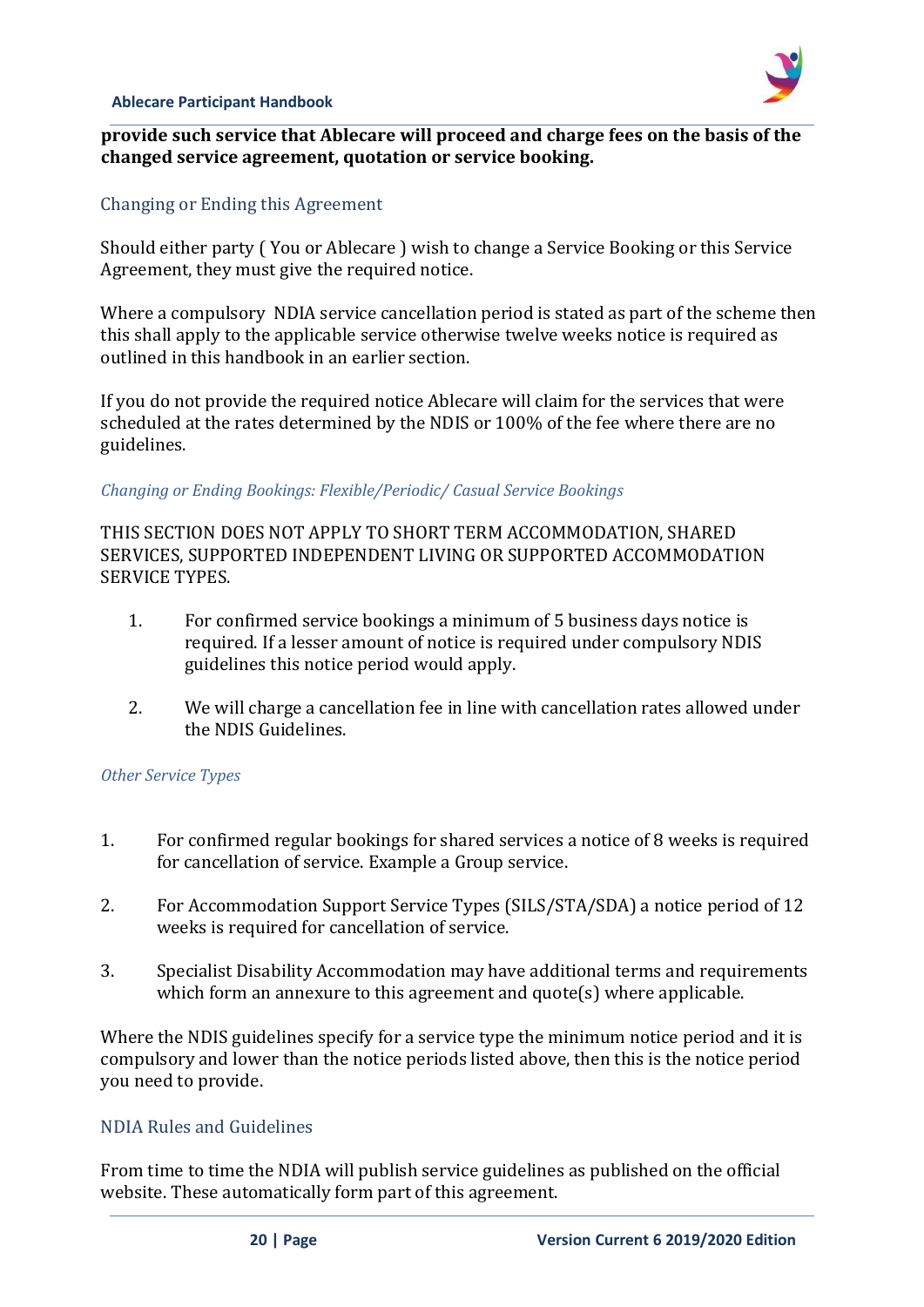

#### **Where an NDIA specified notice period required is higher or lower than that in standard terms and conditions and is compulsory. This will be the required notice period.**

Further Service Periods. Where the service is able to charge for cancellation periods of additional services ie replacement staff training this shall also apply to the agreement.

Following an initial service agreement period the service agreement will automatically renew unless cancellation of the service agreement occurs in line with required notice periods.

Ablecare may choose in its sole discretion to reduce or waive any notice period or cancellation fee.

#### <span id="page-20-0"></span>NDIA Feedback, Complaints and Disputes

1. A copy of the complaints and disputes policy is available on our website and more information is also available on the following websites

#### **NDIS**

<https://www.ndis.gov.au/contact/feedback-and-complaints>

#### **NDIA COMMISSION**

<https://www.ndiscommission.gov.au/about/complaints-ndis-commission>

#### Summary of Your Service Agreement

The parties ( You and Ablecare) agree to the terms and conditions of this Participant Handbook and Service Terms and Conditions, and variations that may be provided and agreed by the parties ( You and Ablecare ) from time to time in writing or as allowed for in the service agreement.

Updates to this document will form part of the service agreement and will be provided to you for review from time to time and available our website.

#### Goods and Services Tax (GST)

For the purposes of GST legislation, the parties ( You and Ablecare ) confirm that:

- a supply of supports under this Engagement and Service Agreement is a supply of one or more of the reasonable and necessary supports specified in the statement included, under subsection 33(2) of the National Disability Insurance Scheme Act 2013 (NDIS Act), in the Participant's NDIS Plan currently in effect under section 37 of the NDIS Act;
- the Participant's NDIS Plan is expected to remain in effect during the period the supports are being provided; and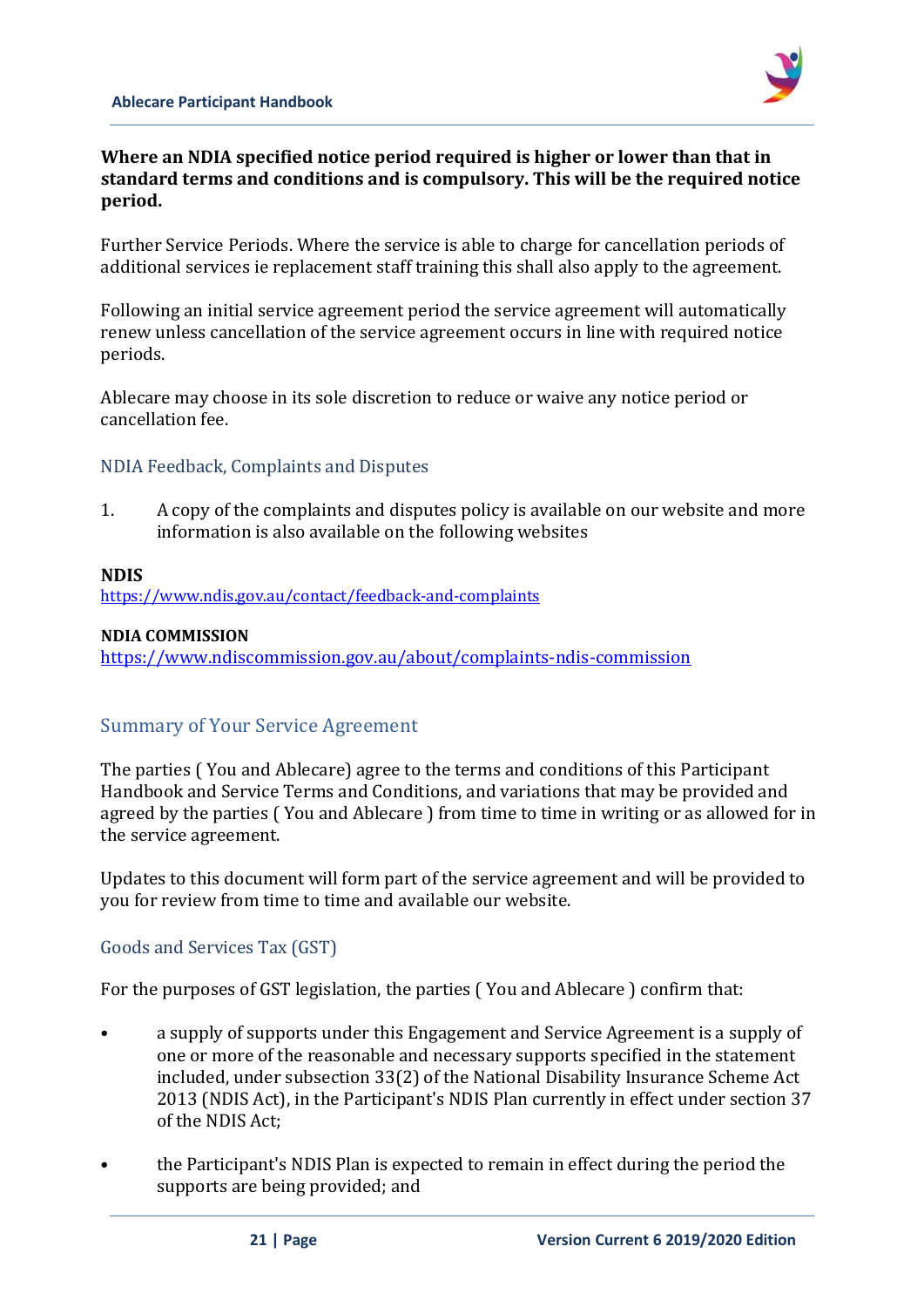

#### **Ablecare Participant Handbook**

• the Participant or Participant's Representative will immediately notify Ablecare if the Participant's NDIS Plan is replaced by a new Plan or the Participant stops being a Participant in the NDIS.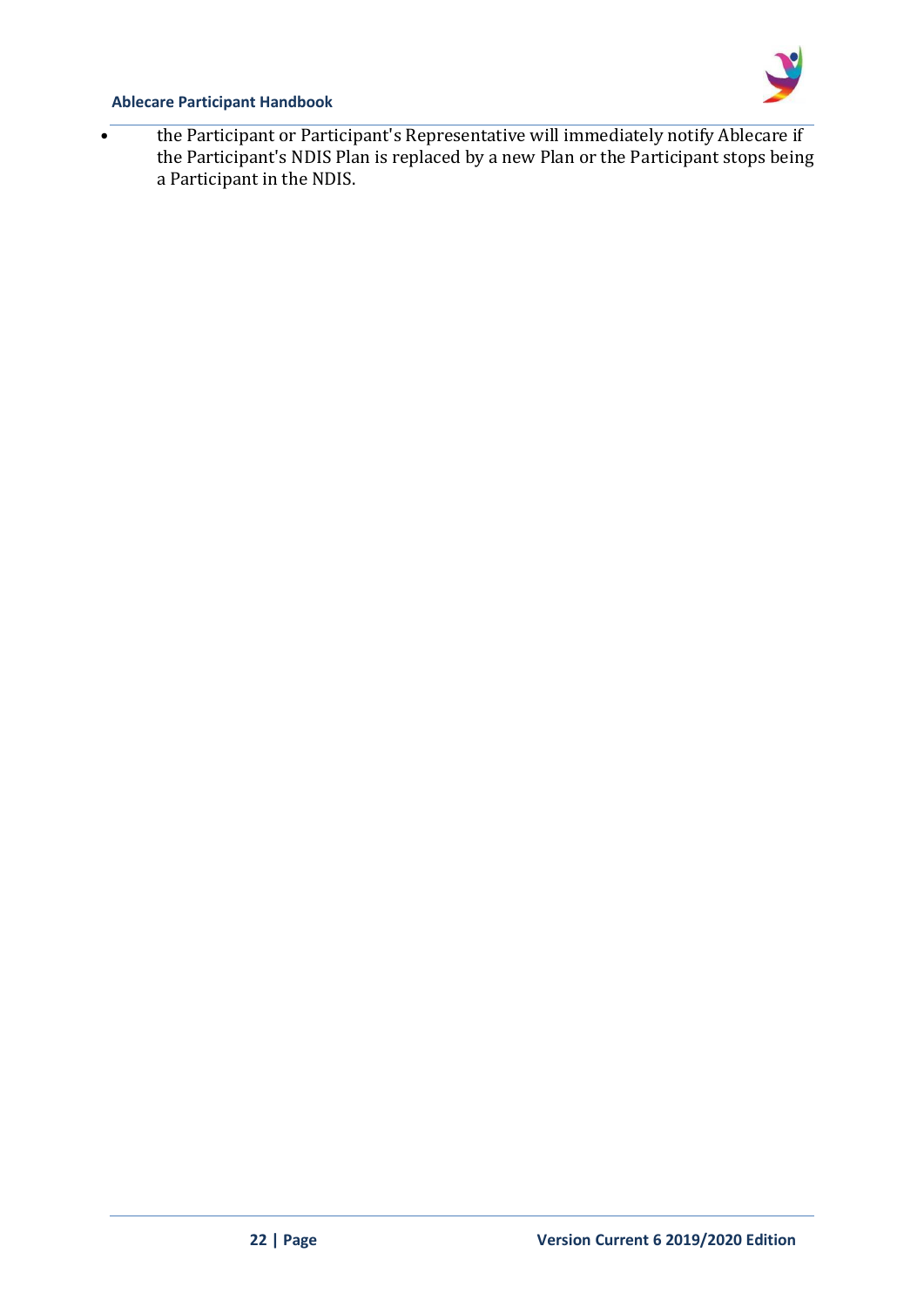

<span id="page-22-0"></span>Easy Read Service Agreement Summary

## SERVICE AGREEMENT SUMMARY

**This summary page was developed with our participants to help make your understanding of your agreement and services easier.** 

**All of this information is in the main part of your terms and agreement. Some key points have been summarized below.**

**The details of your services are in the quotation – service schedule.**

- **A. Ablecare will seek payment for their provision of supports after completion of service.**
- **B. If we cannot contact you or payment is not made within the Payment Terms , Ablecare may have to stop or withhold the service or until all outstanding payments are made.**
- **C. Each year we will forward a range of updated service engagement agreement forms (contract) and consent forms. These need to be completed and returned. If the forms are not returned Ablecare will consider the last permission and authority you gave to be current and correct.**
- **D. We respect your privacy. The NDIS has an 'Opt Out' system for audit of your file and information. Your information and file will automatically be included in audits unless you have chosen to opt out.**

### **E. STARTING AND ENDING SERVICE**

 **STARTING : A Service Agreement starts on the commencement date for an initial service for a period of 12 months and will then continue past this date unless your NDIS plan ends or as otherwise stated in the service agreement.**

**Supported Independent Living and Specialist Disability**